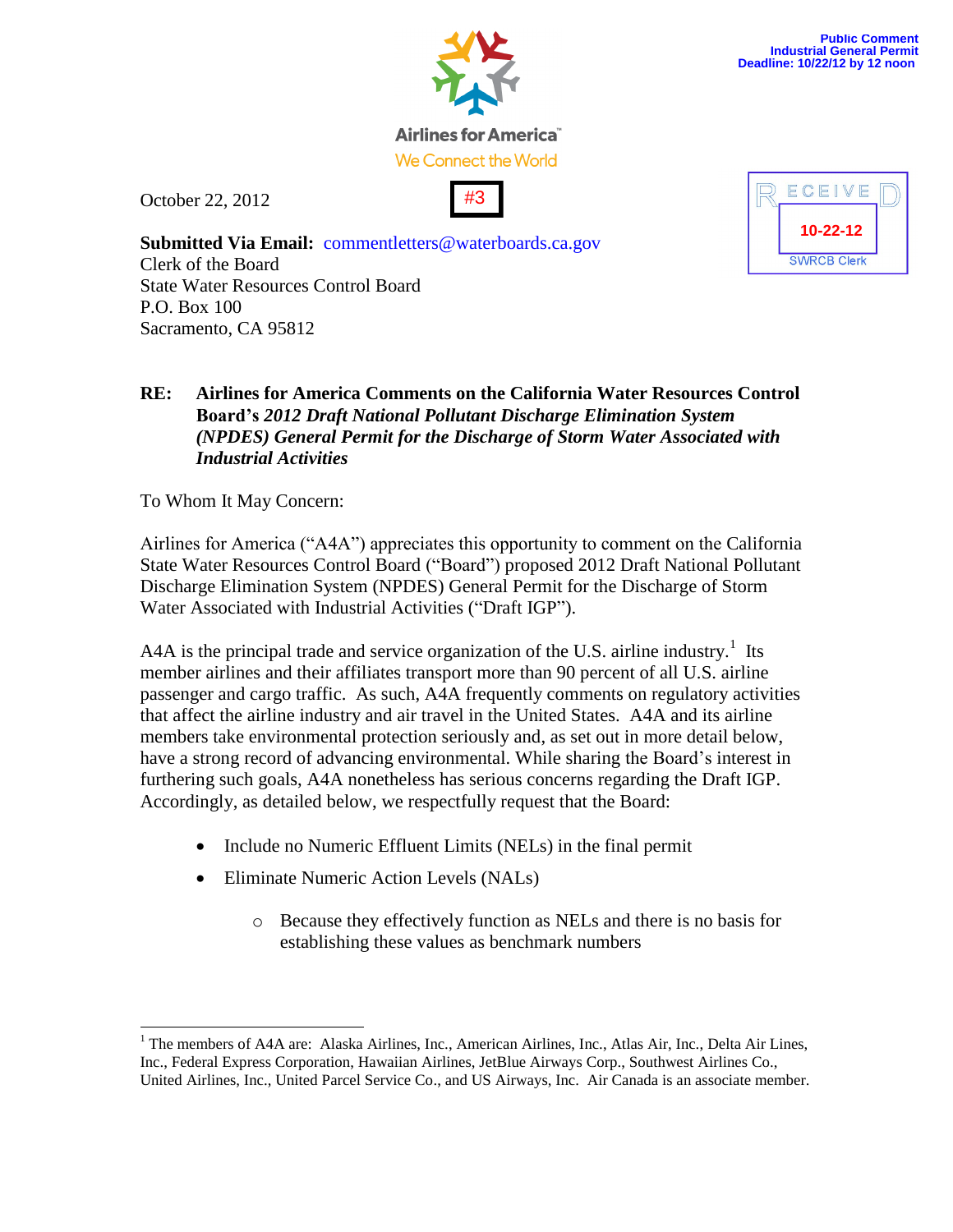- Clarify that NALs cannot be used as a benchmark of the adequacy of BMPs to satisfy BAT/BCT technology standards
- Modify Monitoring Provisions for the Air Transportation Industry
	- o Eliminate monitoring obligations for the industry
	- o Reinstate group monitoring for the industry
- Prohibit the use of compliance groups for the Air Transportation Industry
- Clarify prohibition of non-stormwater discharges
- Replace the reference to proposed ELG for airport deicing discharges with a reference to the final, promulgated ELG
- Clarify training qualifications for Qualified Industrial Storm Water Practitioner (QISP) Level I, II and III to include a "train the trainer" program
- Review and correct or explain NOI deadlines

## **I. Industry Overview**

The air transportation industry has a decades-long record of lowering environmental impacts even as it drives increasing levels of economic activity and growth.

It is difficult to overstate the importance of commercial aviation to the Californian economy and the nation as a whole. The FAA reports that aviation is ultimately responsible for 4.9 to 5.2 percent of U.S. gross domestic product ("GDP") and helps generate \$1.2 to \$1.3 trillion in annual economic activity, \$370 to \$405 billion in annual personal earnings and 9.7 to 10.5 million jobs. $^2$  Aviation is even more important to the California economy:

- In 2009, aviation drove 4.8% of California's GDP and accounted for about 1.1 million jobs, about 5.5% of total employment in the state.<sup>3</sup>
- "[In 2008, a]cross all states, a total value of \$562.1 billion in goods was transported by air. California ranked highest with \$101.4 billion [or, 18% of the national total]."<sup>4</sup>
- "[In 2008, t]he value of domestic air freight from California accounts for about one-fifth of the value all domestic shipments, or \$39 billion."<sup>5</sup>

<sup>&</sup>lt;sup>2</sup> FAA, *The Economic Impact of Civil Aviation on the U.S. Economy* (August 2011), *available at:* [http://www.faa.gov/air\\_traffic/publications/media/FAA\\_Economic\\_Impact\\_Rpt\\_2011.pdf.](http://www.faa.gov/air_traffic/publications/media/FAA_Economic_Impact_Rpt_2011.pdf)

<sup>3</sup> *Id.* at p. 8.

<sup>4</sup> *Id.* at p. 40.

<sup>5</sup> *Id*.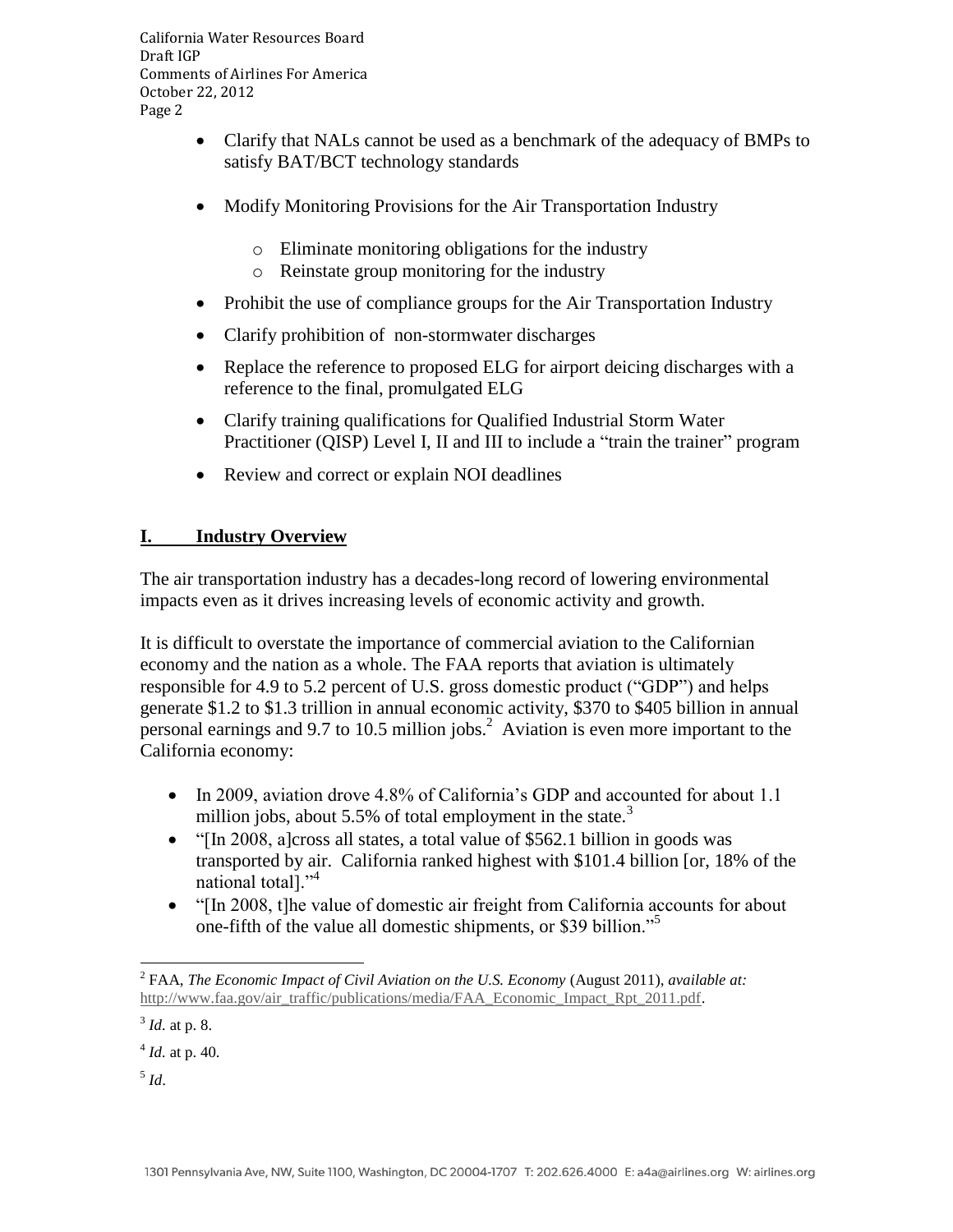> According to U.S. Department of Commerce, nearly half of all exports from California are shipped by air. Together, California imports and exports shipped by air were valued at over \$160 billion in 2011 (about \$440 million per day).<sup>6</sup>

The industry's contribution to the economy is matched by its commitment to and achievement of environmental protection. For example, at the national level, between 1978 and 2011, U.S. airlines improved fuel efficiency by 120 percent, which has resulted in 3.3 billion metric tons of carbon dioxide (CO2) savings. In California, from 1990 through 2009 greenhouse gas emissions from combustion of jet fuel in the commercial aviation sector have decreased 7.6% (inclusive of international, interstate and intrastate emissions), $\frac{7}{1}$  while the air transportation services provided by the sector has increased  $80\%$ <sup>8</sup>

Our achievement has largely been the result of a relentless commitment to innovation and efficiency improvement, a commitment which extends to the stormwater arena. For example, airlines led the successful effort to incorporate environmental criteria into the certification standard for Type I aircraft deicing fluids which ensured aircraft deicing fluid ("ADF") manufacturers would eliminate the use of certain substances and reduce the toxicity of these fluids to extremely low levels. In addition, there are new fluids entering the market with much lower oxygen demand profiles and new ice-phobic coating technologies are being tested and developed that hold the potential for allowing drastic reductions in aircraft deicing fluid usage in the future. At the same time, however, the industry has made huge investments in programs and infrastructure to manage and treat stormwater.

In addition, airlines and airports work together under a range of regulatory programs designed to encourage pollution prevention and preserve water quality. All airport NPDES permits, including the existing 1997 industrial stormwater permit, require

<sup>&</sup>lt;sup>7</sup> Determined from values reported for CH4, CO2 and N2O emissions from "Aviation: Domestic Air Transport: Intrastate – Jet Fuel", "Aviation: Domestic Air Transport: Interstate – Jet Fuel", and "Aviation: International Civil Aviation: Jet Fuel" in *California 1990 Greenhouse Gas Emissions Level and 2020 Limit* (available: [http://www.arb.ca.gov/cc/inventory/1990level/1990level.htm\)](http://www.arb.ca.gov/cc/inventory/1990level/1990level.htm) and *Greenhouse Gas Inventory Data – 2000 to 2009* (available: [http://www.arb.ca.gov/cc/inventory/data/data.htm\)](http://www.arb.ca.gov/cc/inventory/data/data.htm). 8

| Round-Trip Revenue Passenger Miles (RPMs) and Revenue Ton Miles (RTMs) from |
|-----------------------------------------------------------------------------|
| <b>California</b>                                                           |

|                          | 1990            | 2009               | $\rm H/(L)$       | % $H/(L)$ |  |
|--------------------------|-----------------|--------------------|-------------------|-----------|--|
| RPMs (All Passenger)     | 164,790,909,817 | 262, 325, 850, 722 | 97.534.940.905    | 59.2%     |  |
| RTMs (All Cargo)         | 1,162,016,217   | 5,565,223,100      | 4,403,206,883     | 378.9%    |  |
| Total Revenue Ton Miles* | 17.641.107.198  | 31.797.808.172     | 14, 156, 700, 974 | 80.2%     |  |
| - - - - -                |                 |                    |                   |           |  |

\*Assumes 200 lbs per passenger; Source: US DOT T-100 Data (available: [http://www.bts.gov/\)](http://www.bts.gov/)

 6 Percentages are based on value of shipments. *See* U.S. Dept. of Commerce, International Trade Administration State Import Data [\(http://tse.export.gov/stateimports/TSIREports.aspx?DATA=](http://tse.export.gov/stateimports/TSIREports.aspx?DATA)) and State Export Data [\(http://tse.export.gov/TSE/TSEReports.aspx?DATA=SED\)](http://tse.export.gov/TSE/TSEReports.aspx?DATA=SED).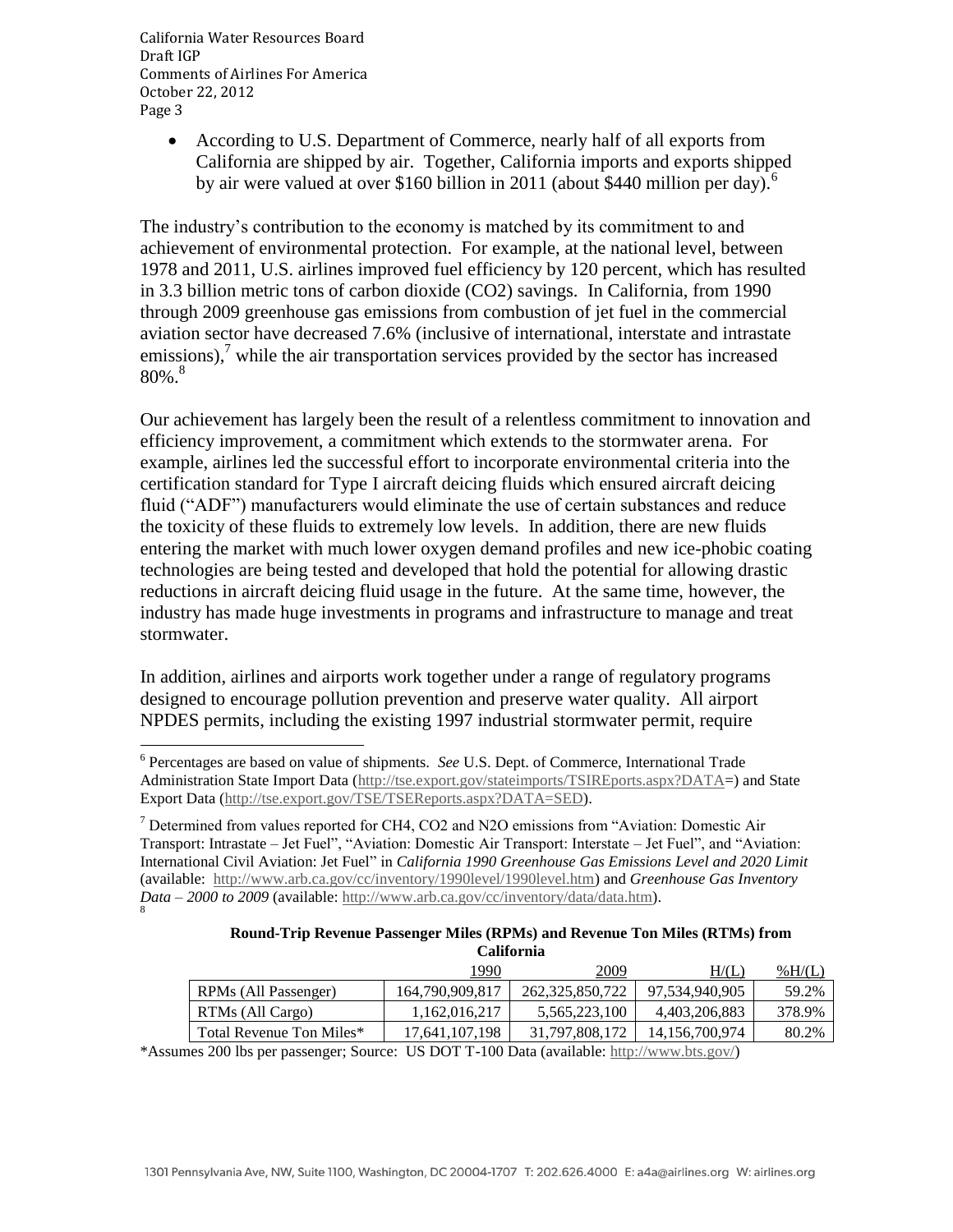compliance with the Clean Water Act's technology- and water quality-based standards. As a part of their compliance with those permits, airports and airlines cooperate in developing and implementing stormwater pollution prevention plan (SWPPPs).

A closely related program is the Clean Water Act's oil spill program, under which airports and their tenants develop integrated Spill Prevention Control and Countermeasures (SPCC) plans that comprehensively evaluate potential threats to water from releases of oil and define the structural and operational methods necessary to prevent spills and to address any threatened release of oil to the environment. These programs work in tandem, with the SPCC regulations requiring that aboveground storage tanks be protected by appropriately sized secondary containment to contain the contents of the tank in the event of a leak and NPDES-driven SWPPPs ensuring, either through visual observation or documented checklists, that the secondary containment is kept emptied after storm events to ensure the containment capacity is maintained should there be a tank failure.

Additionally, management of stormwater is subject to stringent Federal Aviation Administration (FAA) requirements designed to ensure safety, maintenance of operations, as well as consider impacts to water. For example, Advisory Circular (AC) 150/5320-5C, *Surface Drainage Design,* "provides comprehensive and practical guidance to . . . for the design of storm drainage systems associated with transportation facilities." AC 150/5300-15A, ¶210 emphasizes that "[s]torm runoff must be effectively removed to avoid interruption of operations during or following storms and to prevent temporary or permanent damage to pavement subgrades" and that this is "accomplished by a drainage system unique to each site." Similarly, AC 150/5200-33B, *Hazardous Wildlife Attractants on or Near Airports*, provides comprehensive guidance to ensure airport facilities, including stormwater treatment and management facilities, are designed to minimize threats to the safety of aircraft operations, particularly bird strikes. AC 150/5320-15A, *Management of Airport Industrial Waste*, speaks directly to stormwater management:

provid[ing] basic information on the characteristics, management, and regulations of industrial wastes generated at airport and guidance for the development of a Storm Water Pollution Prevention Plan (SWPPP) that applies best management practices to eliminate, prevent, or reduce pollutants in storm water runoff associated with particular airport industrial activities.

This is reinforced by AC 150/5300-15A, *Airport Design*, which addresses "drainage considerations" in ¶210, by emphasizing the need to design stormwater management systems to ensure runoff is removed to avoid interruption of aircraft operations and to "[e]mploy best management practices (BMPs) to mitigate the adverse impacts of development activity," commenting "[r]egulatory control for water quality practices is driven by NPDES requirements under such programs as the Clean Water Act and state and local requirements." ¶509, addresses drainage in apron areas, providing "[s]ince there can be fuel and oil spills on aprons oil water separators and other appropriate treatment systems should be incorporated into the drainage systems."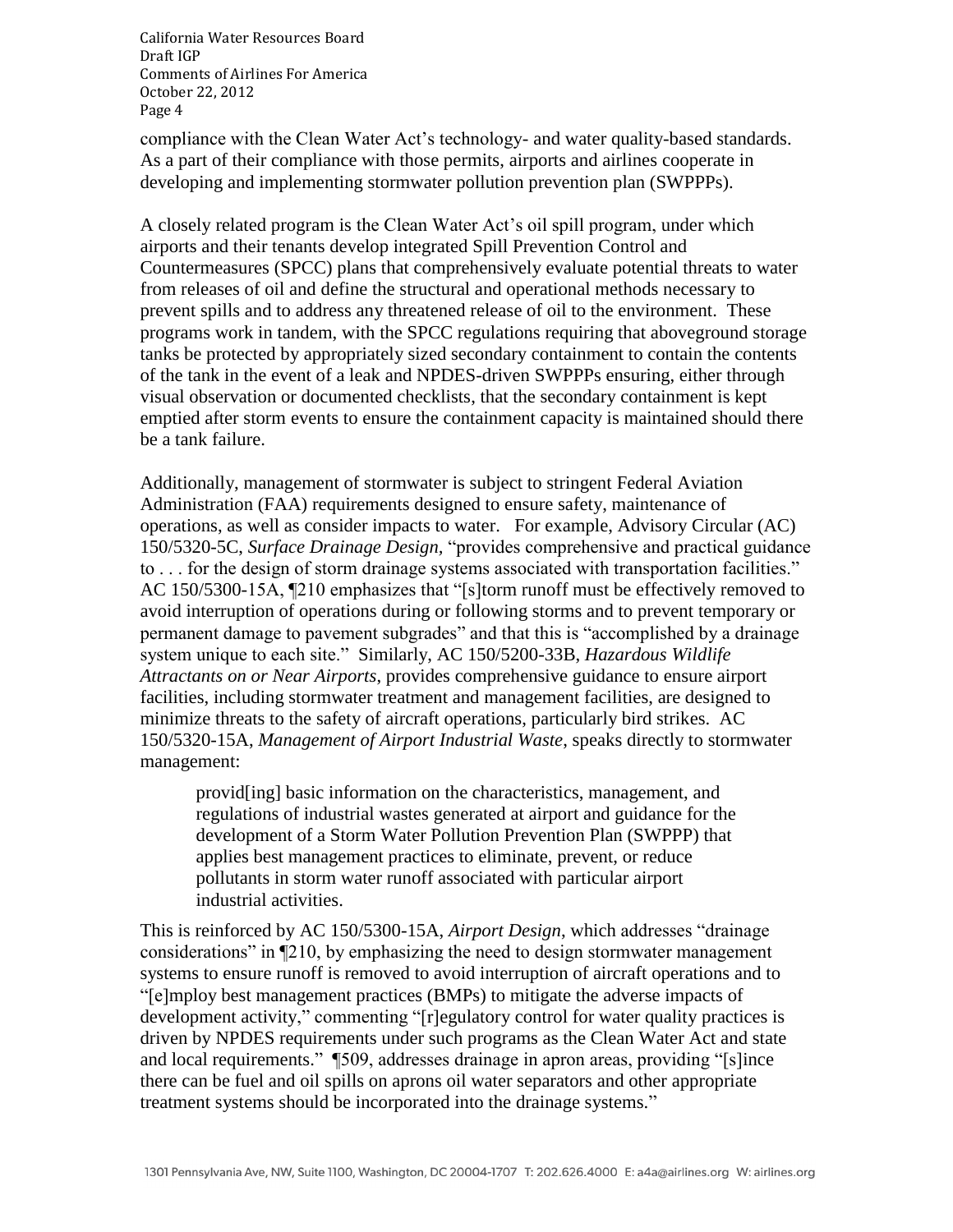11 I

In addition, pursuant to the National Environmental Policy Act (NEPA), airports and their tenants are required to conduct a comprehensive review of the potential impacts to water and develop appropriate management practices to address those impacts whenever developing a new master plan or implementing significant new construction or facility modifications. *See* Order 1050.1E*, CHG1*, *Policies and Procedures for Considering Environmental Impacts*, Order 5050.4, *NEPA Implementing Instructions for Airport Projects*.

The Regional Boards must be instructed that when reviewing technical reports demonstrating that BAT/BCT-level technology is being applied at an airport they must recognize such legally binding limitations on technology selection and will honor prior findings by the state and regional boards and by other cognizant agencies with respect to the sufficiency of systems to meet BAT/BCT, the sufficiency of systems to support attainment of water quality standards, and of similar relevant conditions.

Several factors distinguish this industry from others and it is critical to consider these factors when assessing the structure and impacts of the Draft IGP.

#### *Safety is an Overriding Imperative*

Consistent with Congressional policy, ensuring the safety of passengers, crew and the public is and always must be the overriding imperative for the air transportation industry.<sup>9</sup> Many activities that may be associated with stormwater impacts are required to ensure public safety and already subject to stringent regulation by the FAA. Aircraft and airfield pavement deicing are examples. The complexities inherent in fulfilling this safety imperative, led by the FAA, distinguish our industry from other industries to which this General Permit applies. As a result, the derivation of uniform standards is not possible.

#### *Air Transportation is a National Priority*

At the same time, air transportation is a service that Congress has determined to be of national importance and federal policy requires that the National Airspace System ("NAS") operate so as to accommodate demand for air transportation services to the maximum extent possible.<sup>10</sup>

 $\overline{a}$ <sup>9</sup> See 49 U.S.C. § 47101(a)(1) ("safe operation of the airport and airway system is the highest aviation priority").

<sup>&</sup>lt;sup>10</sup> See generally, 49 U.S.C. § 47101. As with all states, California's authority to regulate the air transportation industry is constrained by Federal aviation laws, including the Federal Aviation Act of 1958 and the Airline Deregulation Act. Courts have consistently held the Federal Aviation Act of 1958 creates a "uniform and exclusive system of federal regulation" of aircraft that preempts state and local regulation. *Burbank v. Lockheed Air Terminal, Inc.,* 411 U.S. 624, 639 (1973); *see also American Airlines v. Department of Transp*., 202 F.3d 788, 801 (5th Cir. 2000) (aviation regulation is an area where "[f]ederal control is intensive and exclusive") (quoting *Northwest Airlines, Inc. v. Minnesota*, 322 U.S. 292, 3030 (1944)). This pervasive federal regulatory scheme extends not only to aircraft in flight, but also to aircraftrelated operations on the ground. In addition, the Airline Deregulation Act precludes states from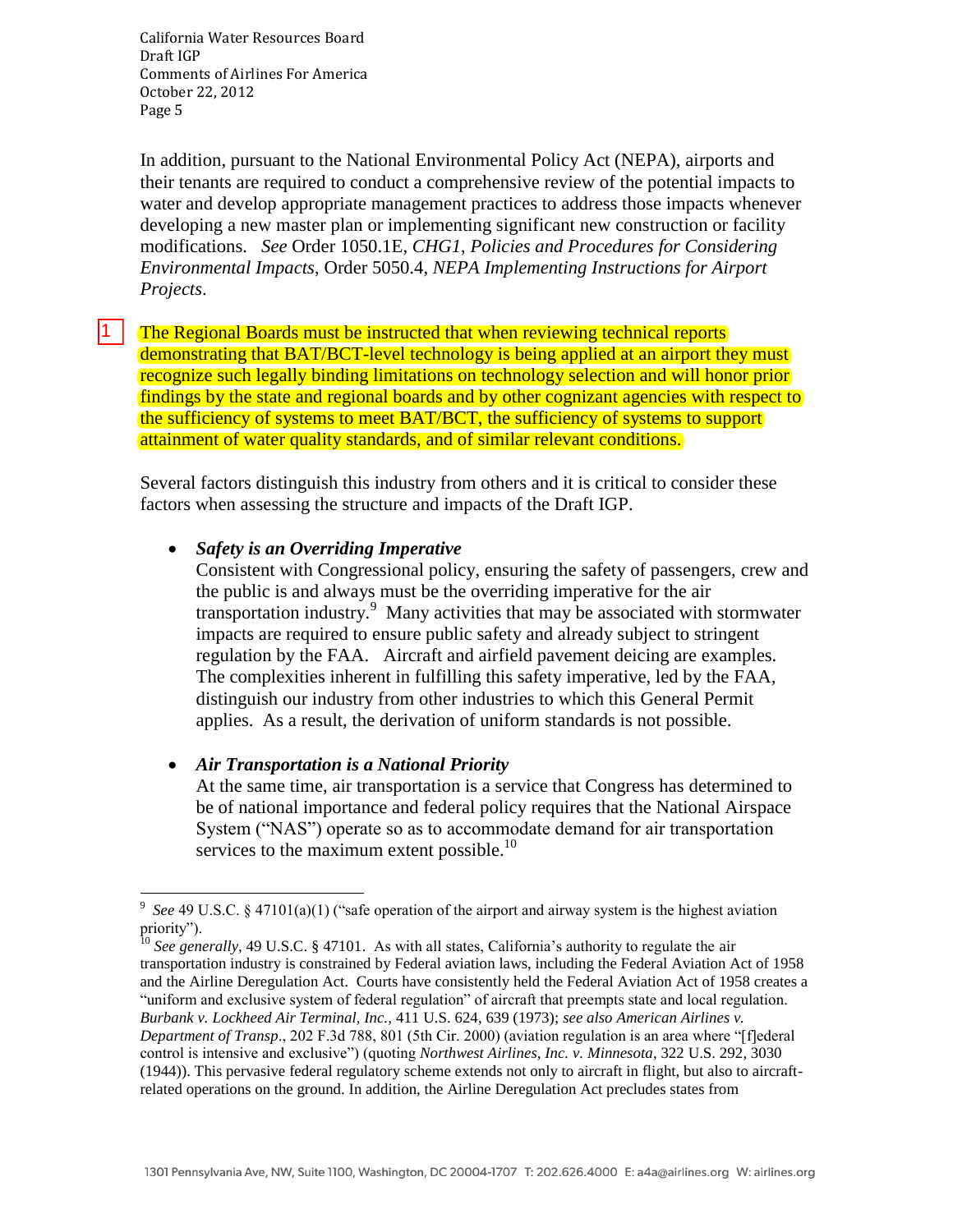## *Management of Stormwater at Airports is Recognized by EPA to be Inherently Site-Specific*

Management of stormwater associated with commercial aviation activity is dictated by a multitude of complex factors and these factors vary widely across airports. These factors include safety of flight, including departure operations, and the safe ground operation of aircraft. Operational safety cannot be assumed but must be actively ensured, separately and uniquely, at each individual airport. Moreover, airports and airline operations present a highly variable mix of operations and fleets. These variations also affect the technologies available at individual airports to manage the runoff of stormwater containing aircraft deicing fluid. Other factors include variable geology and hydrology that affect the ability and the cost of potentially available control technologies, existing infrastructure configurations that determine design and system performance, and of course variable climates that dictate the amount and timing of ADF usage, as well as its collectability.

EPA recognized and documented the inherently site-specific nature of the air transportation industry in its final Effluent Limitation Guidelines and New Source Performance Standards for the Airport Deicing Category, 77 Fed. Reg. at 29168 (May 16, 2012); codified at 40 C.F.R. Parts 9 and 449 (2012). Specifically, the Agency made the following specific finding. $^{11}$ 

EPA has determined that none of the ADF collection technologies considered for today's final rule represents the best available technology for the entire category. Rather, EPA concludes that best available technology determinations *should continue to be made on a site-specific basis because such determinations appropriately consider localized operational constraints (e.g., traffic patterns), land availability, safety considerations, and potential impacts to flight schedules*.

Based on the information in its record, EPA cannot identify with precision the extent to which such limitations may preclude, at any particular airport, the use of the technologies that it considered for BAT control of aircraft deicing discharges for today's final rule.

However, the record demonstrates that such limitations exist and are not isolated or insignificant. In light of this finding, *EPA decided that it should not establish national ADF collection (and associated discharge requirements) based on any one or more of the ADF collection technologies as the presumptive BAT-level control technology. Rather, site-specific proceedings are the appropriate forum* 

<sup>&</sup>quot;enact[ing] or enforce[ing] a law, regulation, or other provision having the force and effect of law related to a price, route or service." 49 U.S.C. § 41713(b)(1).

<sup>11</sup> 77 Fed. Reg. at 29178, cols. 1 and 2 (emphasis added).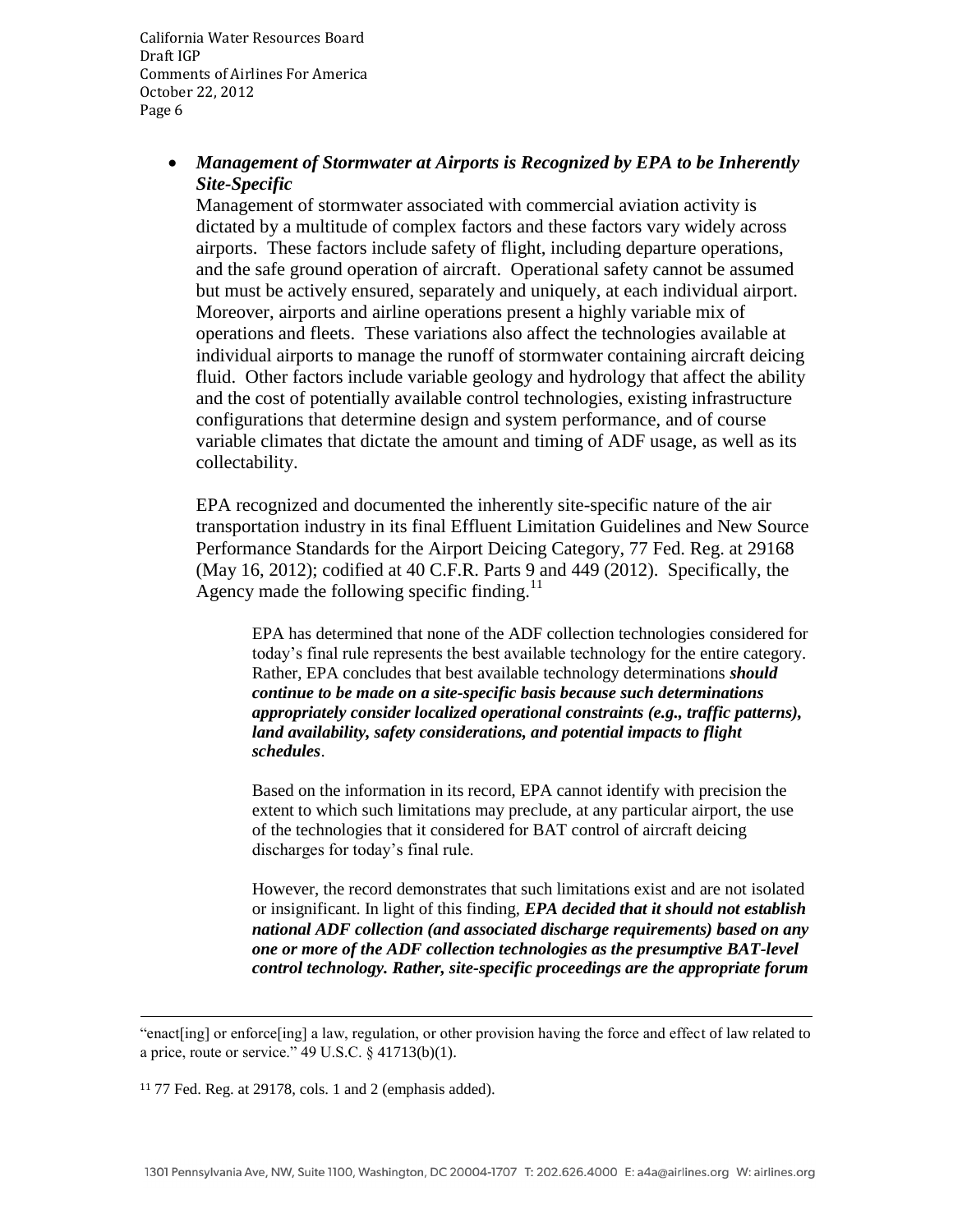> *for weighing all relevant considerations in establishing aircraft deicing discharge controls*.

 *Airports Are Very Large Facilities, Typically Owned and Operated by Quasi-Governmental Entities* 

In addition, the size and cost of the collection and treatment systems that must be utilized by airports also distinguishes this industry from other industries. Unlike wastewater collection in a steel mill, for example, which is accomplished by a length of pipe, collection of deicing runoff occurs on a scale similar to and by means consistent with those of municipal wastewater collection systems. As is the case with municipal systems, airport infrastructure representing millions of dollars of sunk costs tracks, or must be made to track, through a larger, complex built environment representing a billion or more dollars at each airport. As noted above, each of these systems is unique and performs differently. Also like municipal systems, large airport infrastructure projects take years to design, require investments of tens or hundreds of millions of dollars, and must be implemented in a manner that ensures vital public service is not interrupted. Thus, the sheer size, complexity and cost of airport collection and treatment systems render them qualitatively different than systems in other industries that would be covered by the Draft IGP.

### **II. Structural Issues**

A4A has an overarching objection to the structure of the Draft IGP because it seeks to transfer the responsibility and burden of developing technology-based standards from the Board to the holders of the permit. This objection has both legal and policy components, each of which we describe below.

## **A. Draft IGP Fails to Implement 33 U.S.C. 1342(a)(1)**

The Board is candid about its approach in this permit. The Fact Sheet states that "[i]t is infeasible for the State Water Board to develop numeric Technology Based Effluent Limitations (TBELs) for discharges covered by this General Permit at this time. The State Water Board does not have the information and resources needed to develop them using the BPJ approach."<sup>12</sup> In lieu of numeric technology-based effluent limitations, the Draft IGP relies upon the authority granted in U.S. EPA's NPDES regulations to impose technology-based limitations in the form of Best Management Practices.<sup>13</sup> To this point, the Board's approach is appropriate.

It is at the next step that the draft permit goes awry. The Draft IGP states that "[d]ischargers shall implement BMPs that constitute BAT/BCT to prevent and reduce

 $\overline{a}$ 

2

<sup>12</sup> Draft Fact Sheet at 20.

<sup>13</sup> Draft Fact Sheet at 21. *See* 40 C.F.R. 122.44(k)(3) and (4).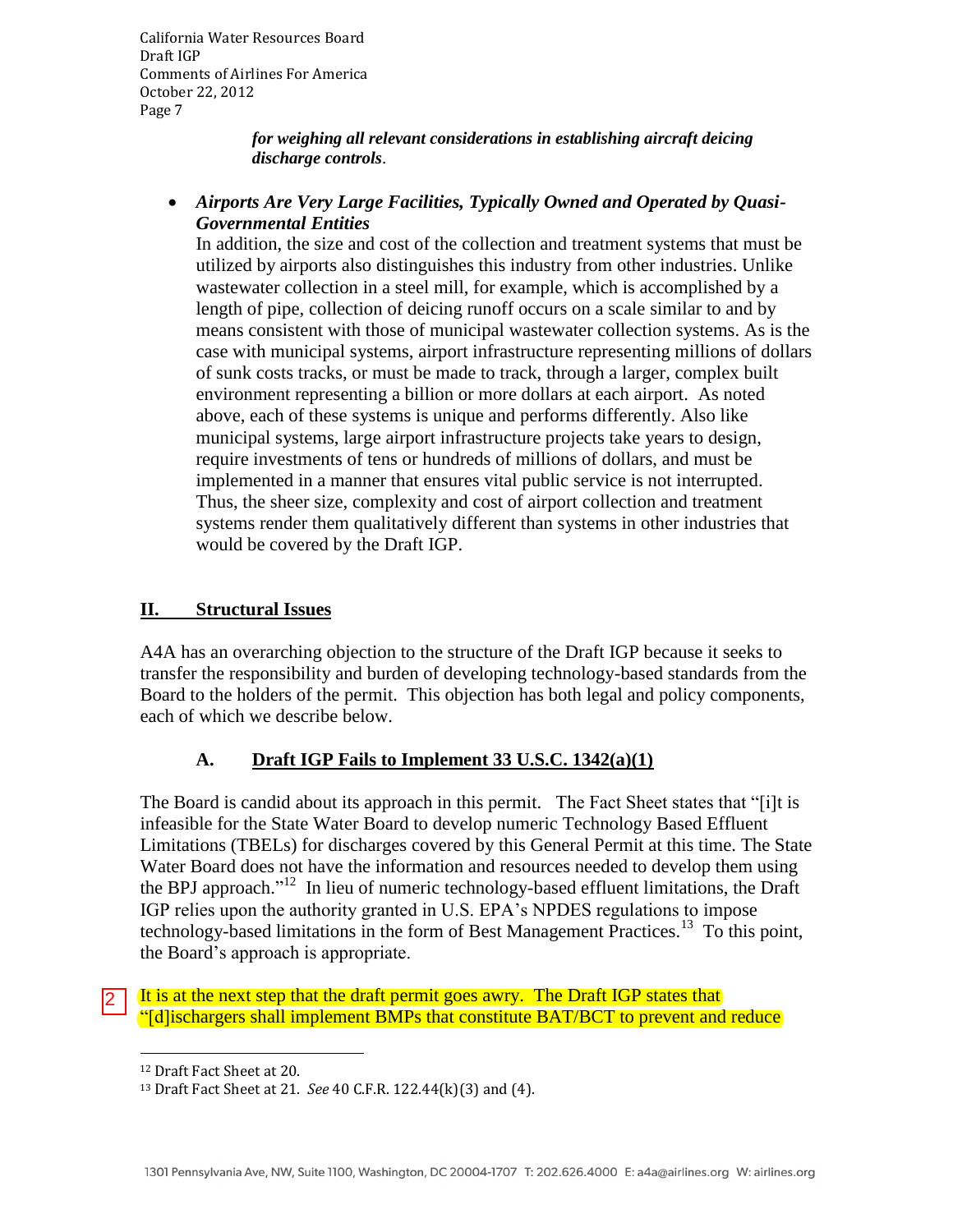pollutant discharges."<sup>14</sup> Other than the Minimum BMPs required of dischargers of all types, which clearly are understood to constitute only a starting point in developing adequate Best Management Practices, the permit provides no findings by the Board or guidance to discharges as to what constitutes BAT/BCT-level control. The additional "Facility-Specific BMPs" required under the Draft IGP -- presumably the measures that will bring facilities up to full BAT/BCT performance -- simply is an injunction to dischargers to "identify and implement additional facility-specific BMPs necessary to minimize to prevent pollutants in industrial storm water discharges to achieve compliance with BAT/BCT and  $WQS.^{315}$  Beyond that injunction, which itself is a paraphrase of the BAT and BCT standards of performance articulated by the Clean Water Act, there is no determination by the Board or guidance on the level of further BMP application required to meet the statutory standard. The Draft Fact Sheet characterizes this as a "narrative technology-based standard for BMP implementation in accordance with BAT and BCT for their industry."<sup>16</sup>

It is this "narrative" Best Professional Judgment standard that is inconsistent with the terms of the Clean Water Act.

The statute is clear in its mandate to permit writers. Section  $402(a)(1)$  authorizes the issuance of permits on the following terms:

"Except as provided in sections 318 and 404 of this Act, the Administrator may, after opportunity for public hearing, issue a permit for the discharge of any pollutant, or combination of pollutants, notwithstanding section 301(a), upon condition that such discharge will meet either (A) all applicable requirements under sections 301, 302, 306, 307, 308, and 403 of this Act, or (B) prior to the taking of necessary implementing actions relating to all such requirements, such conditions as the Administrator determines are necessary to carry out the provisions of this Act."<sup>17</sup>

Based on the Board's own statements it has not been able to take the necessary implementing actions related to sections 301, 302, 306, 307, 308, and 403 of the Act. As a result, permit issuance here must be authorized under Section  $402(a)(1)(B)$ . Such issuance is authorized only if the permit reflects a determination by the Board, pursuant to its delegation from the Administrator, of those conditions necessary to carry out the enumerated provisions of the Act. By merely reiterating the language of the enumerated statutory sections, the Draft IGP fails to identify "such conditions"<sup>18</sup> and, more tellingly,

l

<sup>14</sup> Draft IGP, Section V(A) at 21.

<sup>15</sup> Draft IGP, Section X(H)(4).

<sup>16</sup> Draft Fact Sheet at 21.

<sup>17</sup> 33 U.S.C. 1342(a)(1).

<sup>&</sup>lt;sup>18</sup> EPA's NPDES regulation echoes this obligation, stating that permits must include "[t]echnologybased effluent limitations and standards based on: effluent limitations and standards promulgated under section 301 of the CW A, or new source performance standards promulgated under section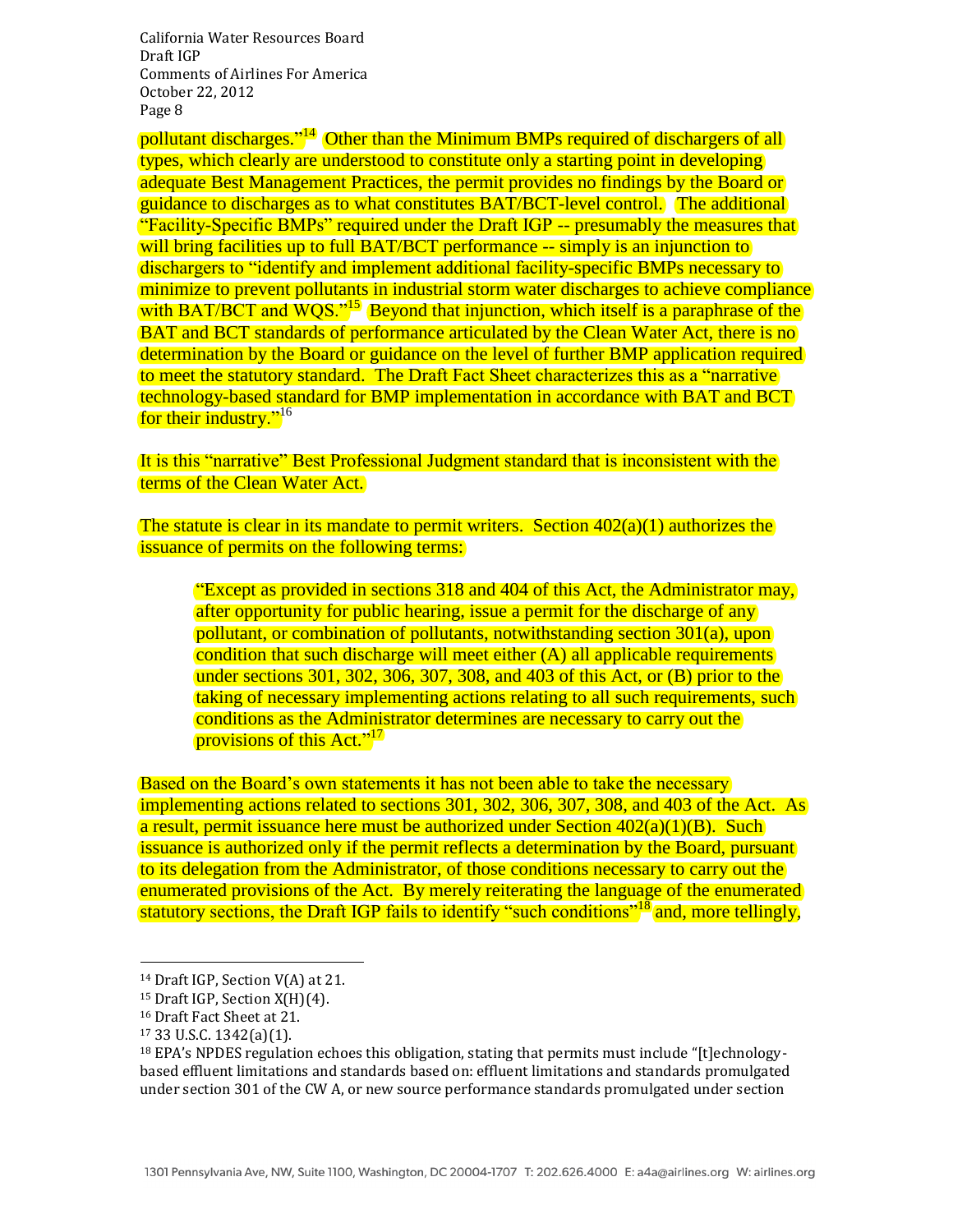l

4

reveals that the Board has not made the determination necessary to authorize issuance of an NPDES permit under the statute. Put simply, restatement of the law is not the same as a determination of the permit conditions necessary to carry out the law. In the absence of the latter, the Draft IGP is not legally viable.<sup>19</sup>

## **B. Transfer to Permittees of Burdens and Risk of Standard is Unwarranted**

The Board also is clear in its intention to use data gathering under the Draft IGP so that it may promulgate NELs "in future general permits (or through a set of industry specific permits)."<sup>20</sup> Because the Board represents that it does not have the resources or information to promulgate NELs at this time, it is requiring permittees to expend those resources to develop the information the Board needs. This broad process includes:

- a. Requiring permittees to hire QISPs so that they can do the work state officials should be doing; and 3
	- b. Requiring permittees to conduct extensive, expensive analyses (ERA Technical Reports).

At a minimum, this is bad public policy. When governments do not manage their resources properly they cannot outsource work they have been charged with doing. That, however, is precisely what this permit does, by mandating hiring employees and expenditure of financial and human resources. Moreover, where governments cannot afford to carry out their programs it is incumbent upon them to take responsibility for this. Outsourcing through mandates on private industry amounts to hidden taxation divorced from the political process that is supposed to govern both determination of government responsibilities and imposition of taxes necessary to meet those responsibilities.

As currently structured, the Draft IGP constitutes an abdication of the State's responsibility to develop permit terms and to perform regulatory acts mandated by state and federal law. Before proceeding it is incumbent upon the Board to reconsider its approach and, we believe, recalibrate the balance it is establishing between the state government and its citizens.

306 of CWA, on case-by-case effluent limitations determined under section 402(a)(I) of CWA, or a combination of the three, in accordance with § 125.3 of this chapter. . . .." *See* 40 C.F.R. 122.44(a)(1). <sup>19</sup> By shifting the obligation to identify and justify their selection of BAT/BCT-level control, the Draft IGP also shifts the risk of properly establishing BAT/BCT-level control from the Permitting Authority to the individual permittees, and removes both the public participation and appeal rights that the statute provides to protect permittees' rights. <sup>20</sup> Draft Fact Sheet at 8.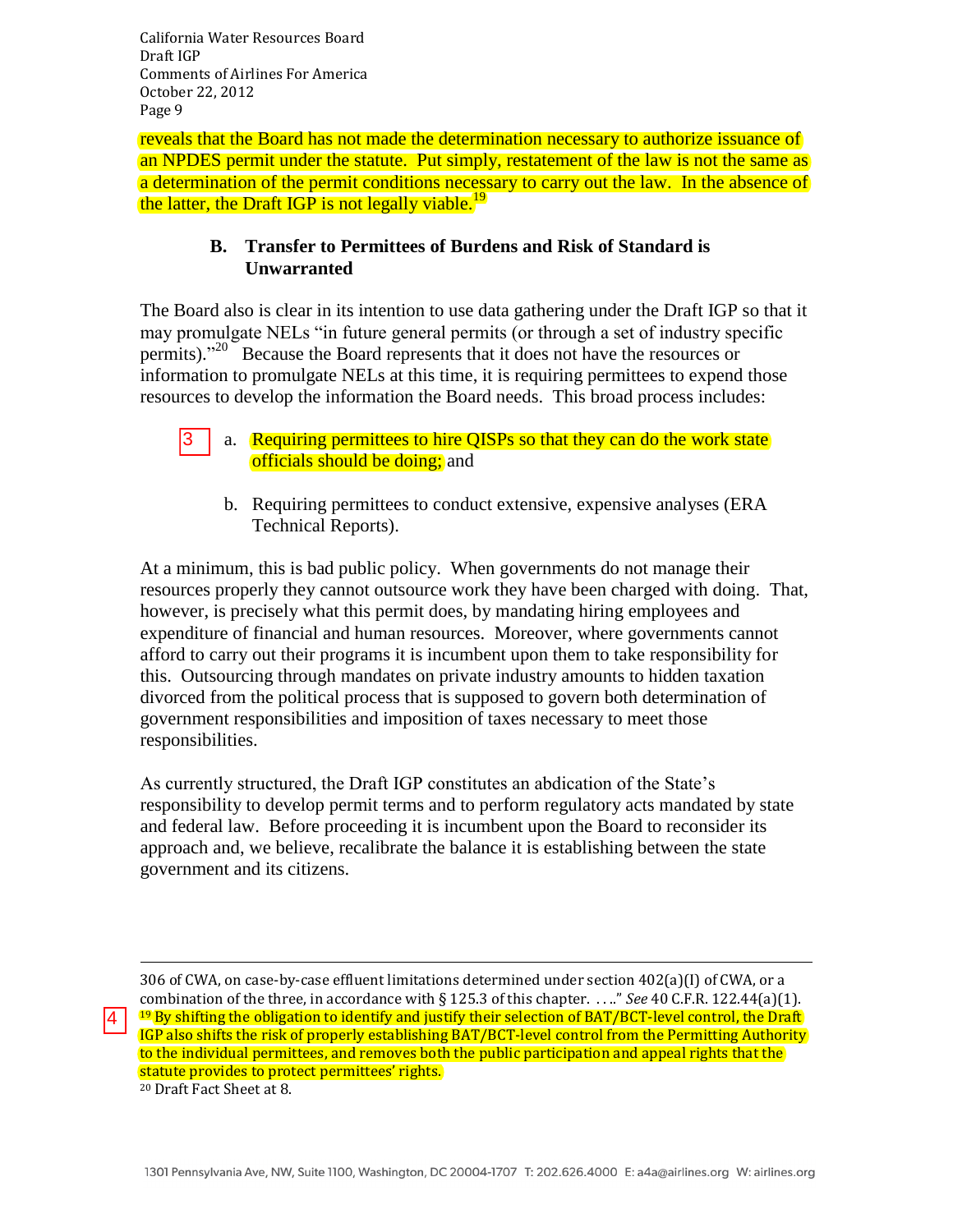# 5

### **C. Permit Obligations Designed to Facilitate Development of Industry-Specific Effluent Limitations Are Inappropriate for Air Transportation Industry**

In any event the approach set out in the Draft IGP is unworkable for our industry. A truism in our industry is: "If you have seen one airport, you have seen one airport." The air transportation industry simply is not compatible with uniform, one–size-fits-all effluent limitations. As noted above, EPA spent a decade and millions of dollars trying to formulate nationwide effluent limits for deicing operations and, in the end, acknowledged that this was not a practical approach.

While the selection of airports and airline operations in California is smaller than the national system, it is no less diverse. It is no less appropriate for the Board to seek to develop industry-wide effluent limitations for airports in California than it was for EPA to seek to develop a uniform standard for airports nationwide. All provisions in the Draft IGP that have as their rationale support of such an effort, therefore, are unsupportable and must be eliminated in the final IGP.

### **III. Specific Issues**

#### **A. Elimination of Numeric Effluent Limits (NELs)**  6

We support elimination of NELs as an appropriate recognition that promulgation at this time is infeasible. Promulgation of supportable NELs would require the exercise of Best Professional Judgment ("BPJ") by the permit writer (i.e., the Board). The Board appropriately recognizes that it lacks sufficient data to exercise BPJ in a manner that  $\frac{1}{\text{supports}}$  adoption of numeric NELs.<sup>21</sup> It bears emphasis, however, that the USEPA has expressly found that "... best available technology determinations should continue to be made on a site-specific basis.<sup>22</sup> It simply is not possible to develop numeric technologybased effluent limits for the air transportation industry; certainly it is not possible to do so in the context of a general permit applicable to all industrial sources.

#### **B. Numeric Action Levels (NALs) Should be Eliminated**

While the Draft IGP properly abandons NELs, it adopts the use of NALs. NALs also must be eliminated from the final IGP because they (a) are the functional equivalents of numeric effluent limitations and (b) bear no rational relationship to a discharger's employment of BMPs representing BAT/BCT-level control.

## **1. NALs are the Functional Equivalent of NELs**

 $\overline{a}$ 

7

 $21$  Fact Sheet at 7-8.

<sup>22</sup> 77 Fed. Reg. at 29178, cols. 1 and 2.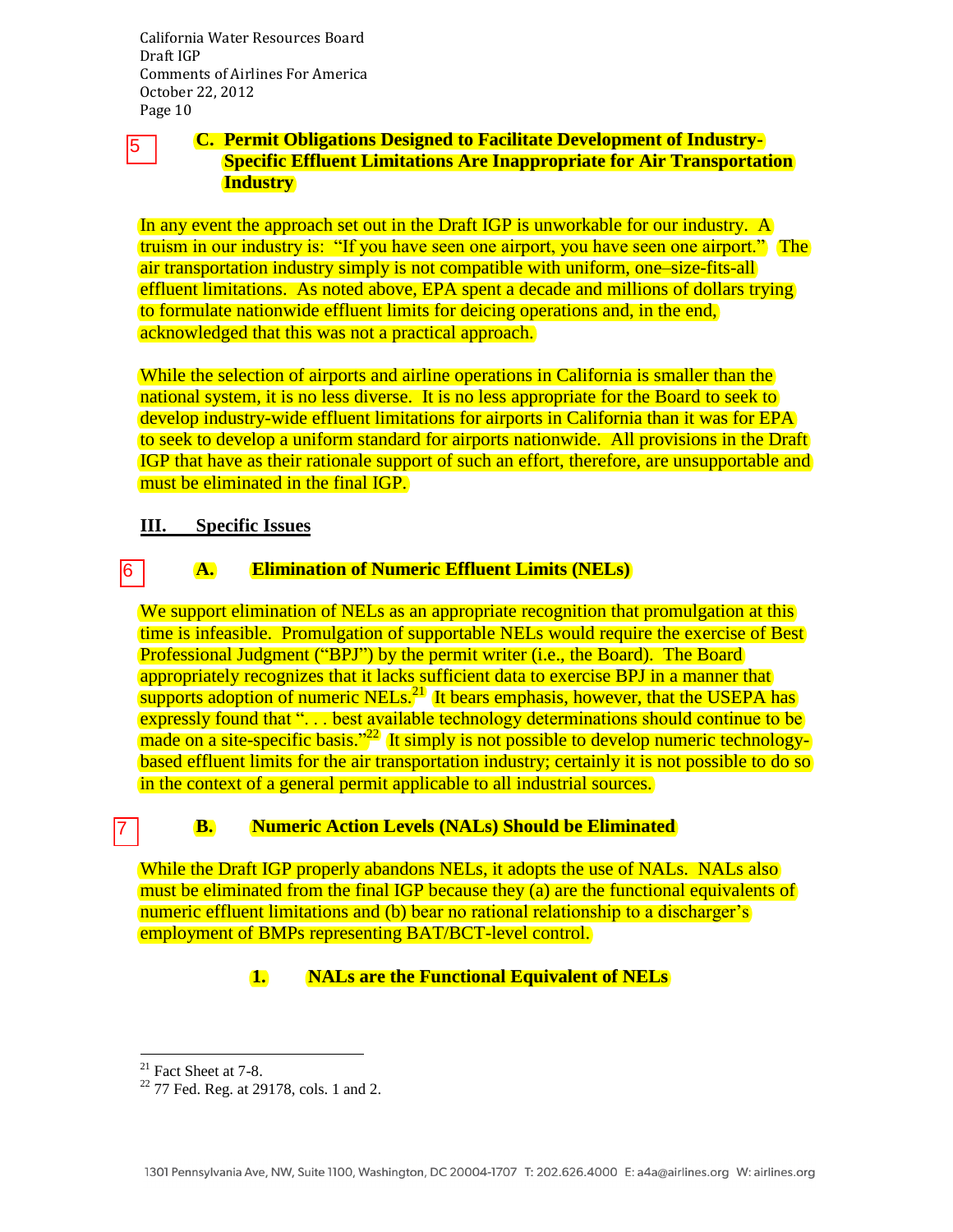Despite the Board's effort to differentiate NALs from effluent limitations they are, as described in this permit, functionally identical. Indeed, the Fact Sheet clearly states the Draft IGP's intentions:

> Accordingly, this General Permit establishes specific minimum BMPs as well as NALs in order to meet these minimum federal standards. In addition, this General Permit requires SWPPPs to be developed and additional site-specific BMPs to be implemented. By requiring Dischargers to implement these specific BMPs *and meet NALs*, this General Permit ensures that Dischargers do not write their own permits.<sup>23</sup>

Taking the Fact Sheet at its word, the Draft IGP would mandate compliance with the NAL values. While that compliance might be achieved over time, and following one or more cycles of Exceedance Response Actions ("ERA"s), it is *compliance* with the NALs upon which the Draft IGP's rationale rests. If a permit mandates compliance with a numeric effluent value, even deferred compliance, that value can only be described as an effluent limitation. In short, NALs must be removed from the final IGP because they must constitute effluent limitations to support the Board's legal rationale for this permit.

In addition, the Board attempts to distinguish NALs and NELs by stating that unlike NEL exceedances, "NAL exceedances . . . are not, in and of themselves, violations of this General Permit".<sup>24</sup> However, under the Draft IGP, exceedances of NALs trigger mandatory ERAs which, if they are not taken, do constitute violations of the permit: "A Discharger that does not fully comply with the Level 1 and Level 2 ERA requirements, when required, is in violation of this General Permit."<sup>25</sup> While we understand the distinction between violation of a numeric limit per se and violation of a requirement to respond to an exceedance of the limit, in this case it is a distinction without a difference because the required response does not differ in substance from that the state would require in an enforcement action brought if there were an NEL exceedance. In a similar vein, Board acceptance of the SWPPP constitutes a determination that the SWPPP constitutes BAT/BCT, a question that may not be reopened based on "exceedances" of NALs which the Board explicitly affirms "are not derived directly from . . . BAT/BCT requirements."<sup>26</sup>

 $23$  Fact Sheet at 9 (emphasis added).

 $24$  Draft Order, ¶66.

 $25$  Draft Order, ¶66.

<sup>&</sup>lt;sup>26</sup> Draft Order,  $\sqrt{66}$ . Moreover, the Board makes clear that one purpose of the NALs is to ensure "the public" maintains a meaningful opportunity to participate in the permitting process." Fact Sheet at 9. The CWA, however, clearly provides that permit may only be issued after a hearing has been held, not before some undefined point in the future at which a hearing may be requested and held. CWA  $\S 402(a)(1)$  ("[T]he Administrator may, *after* opportunity for public hearing, issue a permit for the discharge of any pollutant... .") (emphasis added).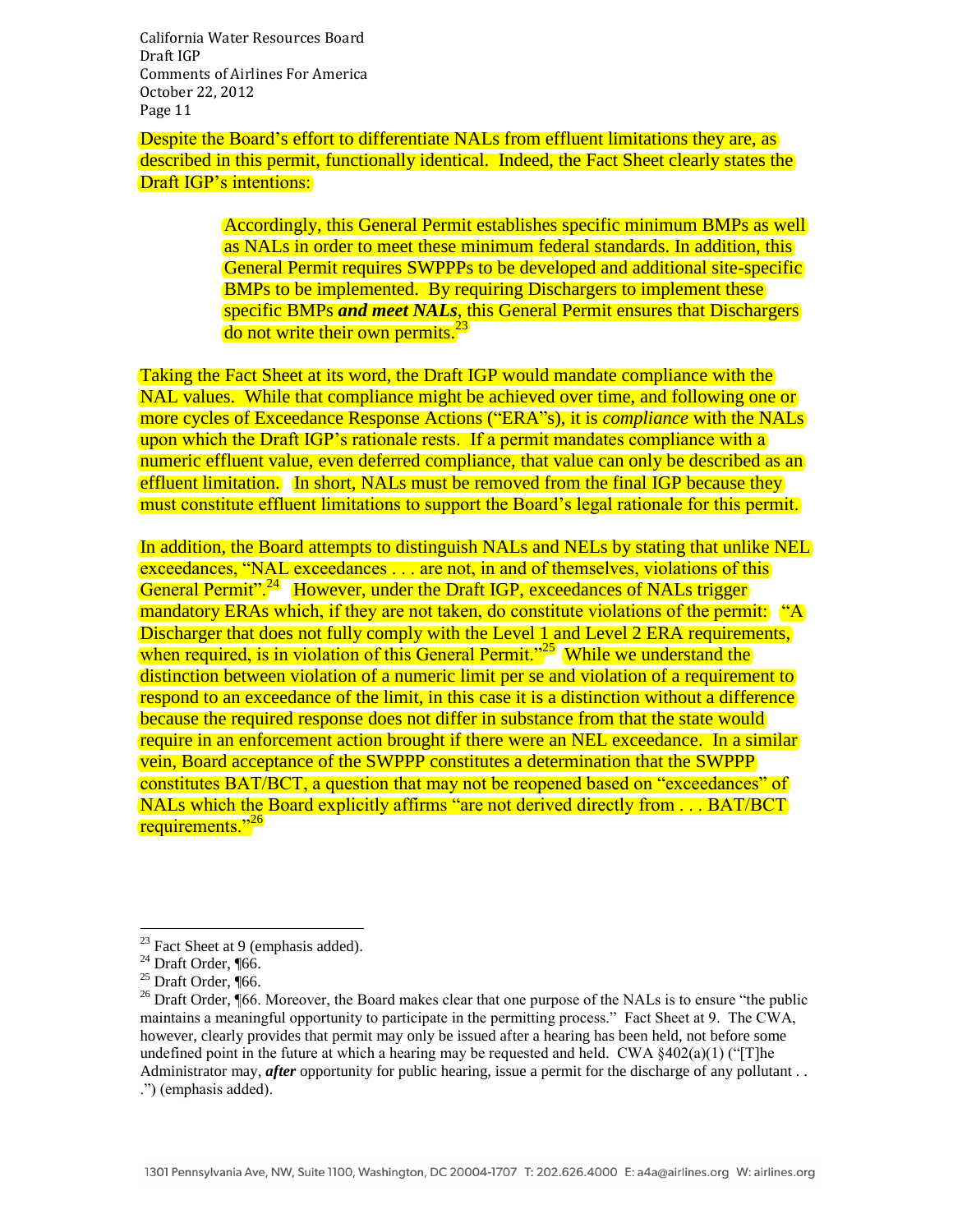As such, the NALs contained in the Draft IGP must be removed from any final permit unless the Board has overcome its stated inability to develop legally supportable numeric effluent limitations at this time.<sup>27</sup>

#### **2. Values Selected for NALs Bear No Rational Relationship to BAT/BCT Standard** 8

The NALs as stated also are flawed because they bear no rational relationship to the action triggered by their exceedance. Under the permit, exceedances of NALs trigger ERAs. At base, these ERAs are evaluations designed either to identify additional source controls necessary to reach BAT/BCT levels of performance (a Level 1 ERA), or to identify structural or treatment control BMPs necessary to perform the same function.<sup>28</sup>

It is not clear from the Fact Sheet whether NALs are intended to detect and correct discharges that fail to meet the technology-based BAT/BCT standard or whether they are intended to identify discharges with the potential to cause or contribute to a violation of water quality standards. Regardless, the NAL values selected here are arbitrary and capricious in either case.

To the extent that NALs are intended to serve as sentinels that warn of potential water quality violations, they are flawed because their exceedance triggers a review unrelated to the attainment of water quality standards. Under the Draft IGP, exceedance of NALs triggers a review of the sufficiency of a facility's BMPs as BAT/BCT controls. However, exceedance of a water quality sentinel value has no rational relationship to a review of controls for compliance with technology-based standards. Indeed, the fundamental difference between technology-based and water quality-based controls is that the first establishes a standard of performance based on technological factors but independent of the needs of the receiving waters while the second establishes standards of performance designed to protect a specific water body but without consideration of the availability of technology required to meet those standards. Triggering a review of controls against a technology-based standard as a consequence of exceeding a value calculated to be an indicator of discharges that could endanger water quality is comparable to requiring a driver to check his engine for compliance with emissions requirements because he has exceeded the speed limit. There is no rational relationship between the trigger (water quality-based values) and the action triggered (reassessment of technology-based controls). In the absence of such a relationship, the selection and imposition of these NAL values as triggers for ERAs is arbitrary and capricious.

 $27$  Should staff attempt to resolve this issue by simply excising the highlighted reference from the final Fact Sheet the Board would be forced to abandon the argument that the permit imposes NALs as a substantive requirement and, thus, satisfies the public participation requirement elucidated in the case law cited by the Fact Sheet. The Board would be left with the imposition of the Minimum BMPs enumerated at Draft IGP Section X(H)(2) as the sole, publicly reviewed technology-based effluent limitations that could lawfully be imposed by the final IGP.

 $28$  Draft IGP at XII(C) and (D).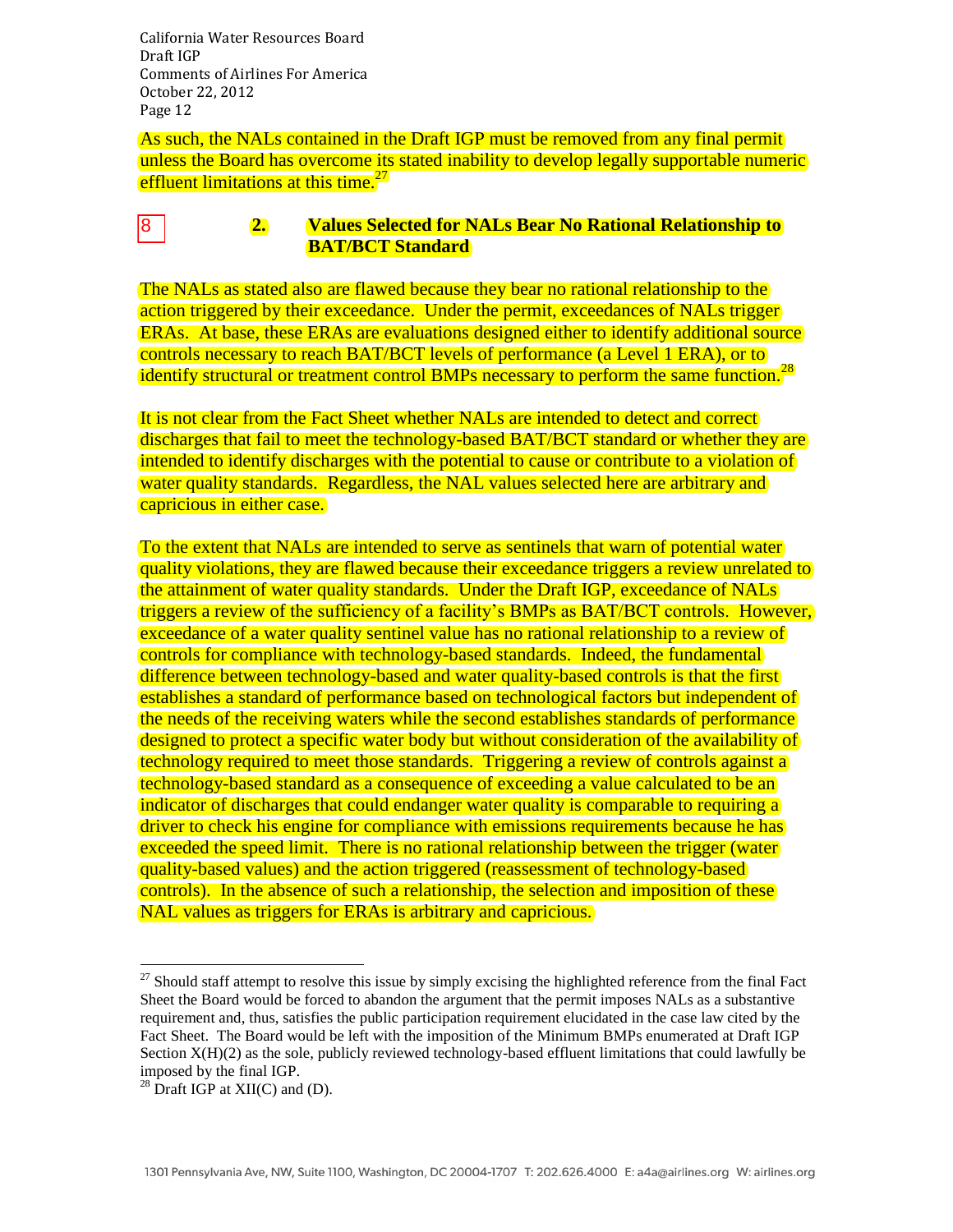The NAL values fare no better if the rationale for their selection is the assurance that technology-based standards are being achieved. In order to be proper triggers for review of BMPs for the sufficiency as BAT/BCT controls an NAL would need to be rationally related to the numeric value reflective of BAT/BCT for each pollutant. As the Fact Sheet and the Draft IGP repeatedly state, however, that NALs contained in the Draft IGP are not equivalent to or indicative of BAT/BCT levels of control.<sup>29</sup>

Moreover, there is nothing in the sources from which the Draft IGP's NALs are drawn that could fill that gap in the record. EPA's Multi-Sector General Permit contains benchmark values from which the Draft IGP took its annual NALs. Neither that permit nor any of its supporting materials assert that the MSGP's benchmark values are indicative of performance against the standard of BAT/BCT applicable to individual industry sectors. The Draft IGP's instantaneous maximum NALs are described as having been "calculated based on California industrial storm water discharge monitoring data."<sup>30</sup> While this phrase is repeated several times in the Fact Sheet, neither that document nor any of the other information made available by the Board during this public comment period provides any more detailed information about the origin of these values. In the absence of a record demonstrating that the annual and instantaneous maximum NALs are related to the expected performance of BAT/BCT-level technologies, it is arbitrary and capricious to impose those values and to obligate dischargers to conduct reviews of their BMPs whenever a stated exceedance of those values occurs.

> **3. If NALs are Retained, the IGP Must Explicitly and Unambiguously Provide that they are Not to be Considered When Determining the Whether BMPs are Sufficient to Satisfy the BAT/BCT Treatment Standards**

Should NALs be retained in the final IGP the permit must contain language unambiguously stating that NAL values bear no relationship to BAT/BCT-levels of control and that an NAL is not to be considered when determining whether a discharger's BMPs are sufficient to satisfy the BAT/BCT treatment standard. The Draft Permit and the Fact Sheet repeatedly state that the NALs do not constitute NELs and that exceedance of an NAL does not constitute a violation of the permit. These admonitions are both wise and necessary. Equally necessary, we believe is the related admonition that the NALs are not touchstones or points of reference or in any way relevant to an assessment of whether a discharger's BMPs constitute BAT/BCT-level controls.

#### **C. Monitoring Provisions Should be Modified for the Air Transportation Industry** |10|

#### **1. Eliminate Monitoring and Analysis Requirements for the Air Transportation Industry**

 $\overline{a}$ 

9

<sup>&</sup>lt;sup>29</sup> Draft IGP, Section I(N)(66) at 11 and Fact Sheet at 48-50.

<sup>&</sup>lt;sup>30</sup> Fact Sheet at 44.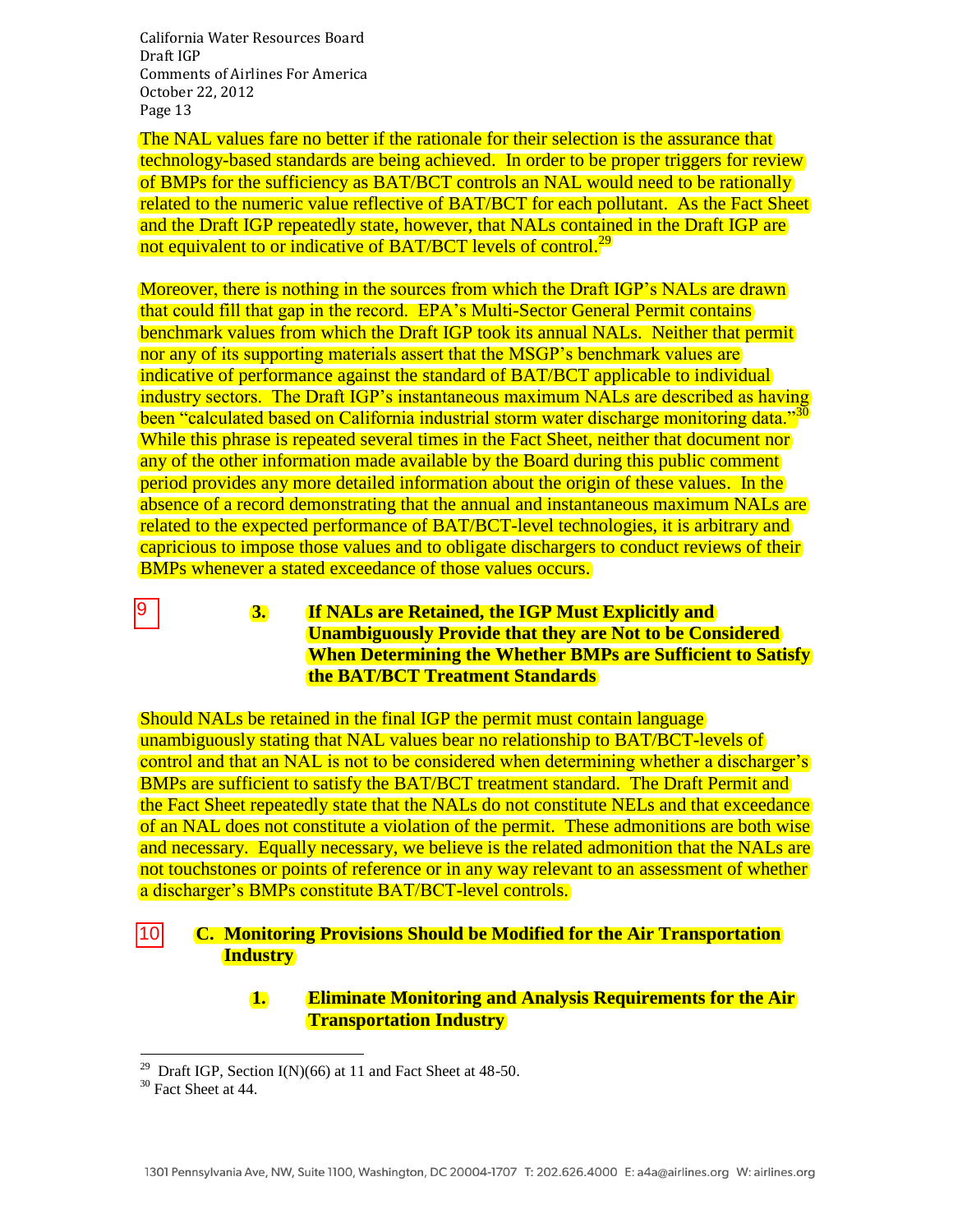We can express no opinion as to whether monitoring as required under the terms of the Draft IGP has some value with respect to certain industry sectors. As applied to the air transportation industry, however, such monitoring and its related requirements are not supported.

The Fact Sheet identifies the three purposes for monitoring under the Draft IGP. These are to indicate:

> a. Whether BMPs addressing pollutants in industrial storm water discharges and authorized non-storm water discharges (NSWDs) are in compliance with BAT/BCT,

b. The presence of pollutants (and their sources) in industrial storm water discharges and authorized NSWDs that may require immediate ERAs, additional BMP implementation, or SWPPP revisions; and,

c. The effectiveness of BMPs to prevent or reduce pollutants in industrial storm water discharges and authorized NSWDs.<sup>31</sup>

As demonstrated immediately above, monitoring against the NALs contained in the Draft IGP bears no rational relationship to a facility's compliance with BAT/BCT standards. Similarly, comparing monitoring data to the NALs sheds no light on whether additional BMP implementation or SWPPP revisions are necessary. Thus, neither the first nor the second of the stated purposes for the Draft IGP's monitoring provisions supports this activity. That leaves only the third justification for sampling: that it will provide information about the effectiveness of BMPs that the Board can use in future rulemakings to establish numeric technology-based effluent limitations.

While the need to collect data for use in future permit actions may provide an appropriate justification for the requirement to monitor most industries it does not provide such a justification for the air transportation industry. As described above, after more than a decade of study and rulemaking activity, EPA determined just this year that the air transportation industry is affected by numerous site-specific factors. These factors, while real and substantial in their impacts on individual facilities' ability to employ pollution control technologies, are not subject to quantification in a rulemaking. As a result, U.S. EPA declined to establish a uniform national technology-based standard for discharges related to aircraft deicing at existing airports. Instead, the Agency found that site-specific assessment was necessary to determine the levels of control that constituted BAT/BCT control of aircraft deicing fluid runoff in the air transportation industry.

What is true of airports nationally is equally true of airports within California. To the same extent that airports nationally cannot be lumped together under a single, uniform

 $\overline{a}$  $31$  Fact Sheet at 33.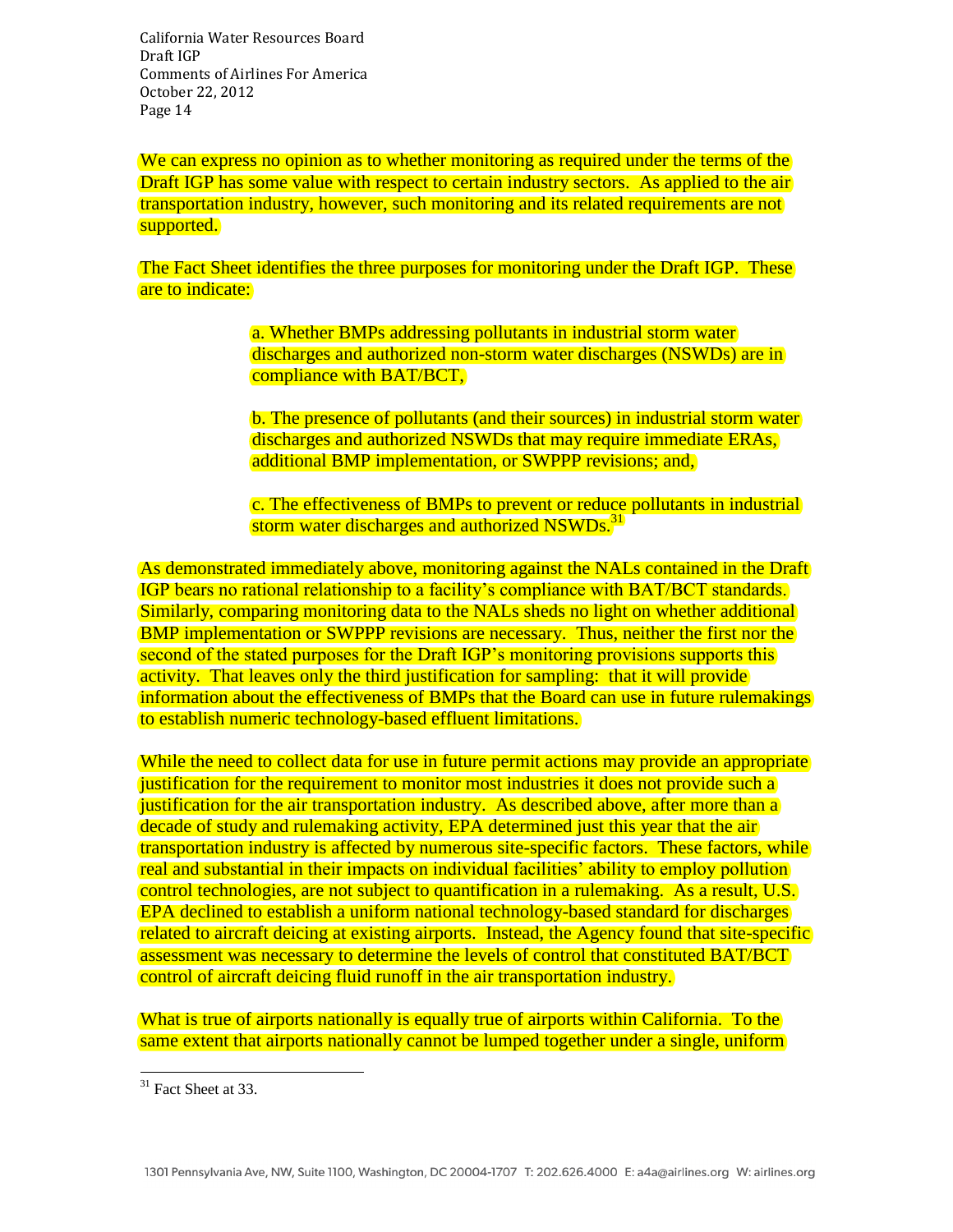$\overline{a}$ 

technology-based standard, neither can the smaller but still diverse collection of airports within the State. The factors that confound a nationwide standard, including "localized" operational constraints (e.g., traffic patterns), land availability, safety considerations, and potential impacts to flight schedules," differentiate California airports to the same degree.

As a result, the aspiration to create a state-wide technology-based standard for aircraft deicing runoff at existing airports is not achievable. To the extent that this was the rationale for including monitoring requirements applicable to the air transportation industry in the Draft IGP, that rationale is demonstrably incorrect.

Put simply, the Board's authority to impose monitoring and reporting obligations derives from 33 U.S.C. Sections 1342 and 1318. Those sections authorize permit writers to require monitoring where the data is needed to assess compliance or to support new rulemakings. Here, sampling in order to compare collected data with the NALs is demonstrably unrelated to an assessment of compliance and, in the air transportation industry at least, is equally unavailing in supporting a new state-wide technology-based standard for discharges related to aircraft deicing at existing airports. Bereft of these justifications, there is no authority to impose monitoring obligations on the air transportation industry.

#### **2. If Monitoring is Retained for the Air Transportation Industry, Reinstate Group Monitoring**  11

We commented in 2011 in favor of continuation of the group monitoring program contained in the current program. We continue to believe that that program provides valuable efficiencies and cost savings for many industry sectors. A group monitoring provision is an important element of a general stormwater permit that addresses multiple industries and a significant number of complex, multi-party facilities.

Retention of a form of group monitoring is especially significant for the air transportation industry. Airports are facilities where multiple parties – the airport, multiple individual airlines, and possibly other dischargers – all may be permitted parties.<sup>32</sup> Moreover, BMPs at airports include runoff collection, segregation, retention and ponds and other wastewater management technologies whose effect can only be captured at final outfall points.

If monitoring is retained for the air transportation industry these parties would be standing in line to sample the same outfall following the same storm. While one of the Board's purposes in eliminating group monitoring was to obtain a larger data set with which to evaluate the performance of pollution control technologies, that benefit will not be realized at an airport. Instead, the State will receive essentially identical analytical data derived from samples taken at the same time and place. This redundancy will

 $32$  Oakland International Airport and airline maintenance facilities at other airports including San Francisco International Airport are examples of airlines holding general permits in California.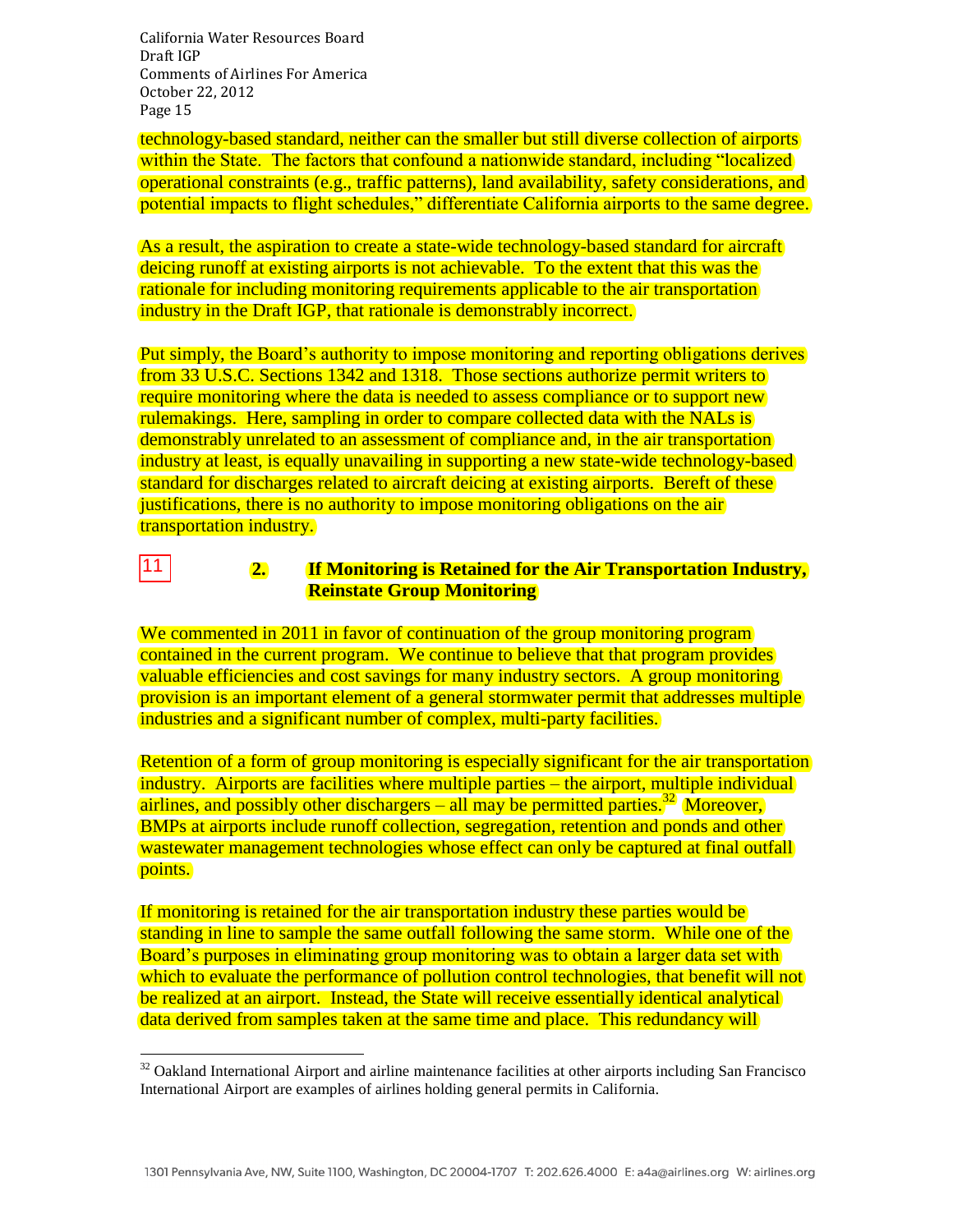$\overline{a}$ 

impose significant additional costs on the air transportation industry without realizing any of the benefits the Board hoped to secure by eliminating group monitoring.

We believe that, for the air transportation industry at least, the new permit should include some recognition that multiple sampling at the same location is both wasteful and fruitless. This could be accomplished by retaining the group monitoring provision for this one industry. It also could be accomplished, however, by providing for common monitoring only at facilities configured so that samples taken by multiple permittees will be taken at the same location and will characterize exactly the same collection of BMPs.

#### **D. Prohibit the Use of Compliance Groups for the Air Transportation Industry** 12

In the abstract, A4A applauds the option to form compliance groups that would be provided under the Draft IGP. Allowing similarly situated entities to band together to develop shared pollution control practices and technologies makes great sense in many circumstances. In the air transportation industry, however, that concept breaks down for a number of reasons.

First, as noted above, airports are as different from one another as are municipalities, with different infrastructure, different operations, different land availability, and different strategies to ensure the safe and timely dispatch of commercial aircraft. In this highly variable industry it is not appropriate to combine all facilities and attempt to force them into a one-size-fits-all solution. While certain elements (particularly consultants) may relish the economic opportunities this presents, as EPA discovered, it is not possible to impress uniformity on an industry sector that is so inherently diverse.

Moreover, airports operate under constraints that preclude them from diverting funds from airfield purposes to projects off the airfield. Projects off the airport entirely would clearly contravene these anti-diversion constraints.<sup>33</sup> Similarly, because they are public entities, airports often are funded not by private capital but by bond proceeds. As the Board is aware, bond proceeds often are tied to projects on the issuer's site in order to assure a connection between the bonds and the revenue stream supporting them. For these reasons, it is questionable whether airport could join together in a compliance group without violating their fiscal and financial commitments.

Finally, airports and airlines are partners in managing the runoff from airport facilities. Each has a role to play, with airlines developing pollution prevention technologies that reduce ADF usage and airports (with airline input) developing and operating the infrastructure that collects, conveys and manages deicing-related runoff from their sites. Because airline landing fees and lease payments in large measure fund airport operations, airlines have a keen economic interest in the solutions adopted. Airlines have an equal interest in the potential impacts on the efficiency of airport and airline operations.

<sup>33</sup> *See, e.g.,* 49 USC 47107 (b)(1), 47133 (FAA prohibition of revenue diversion for off airport property).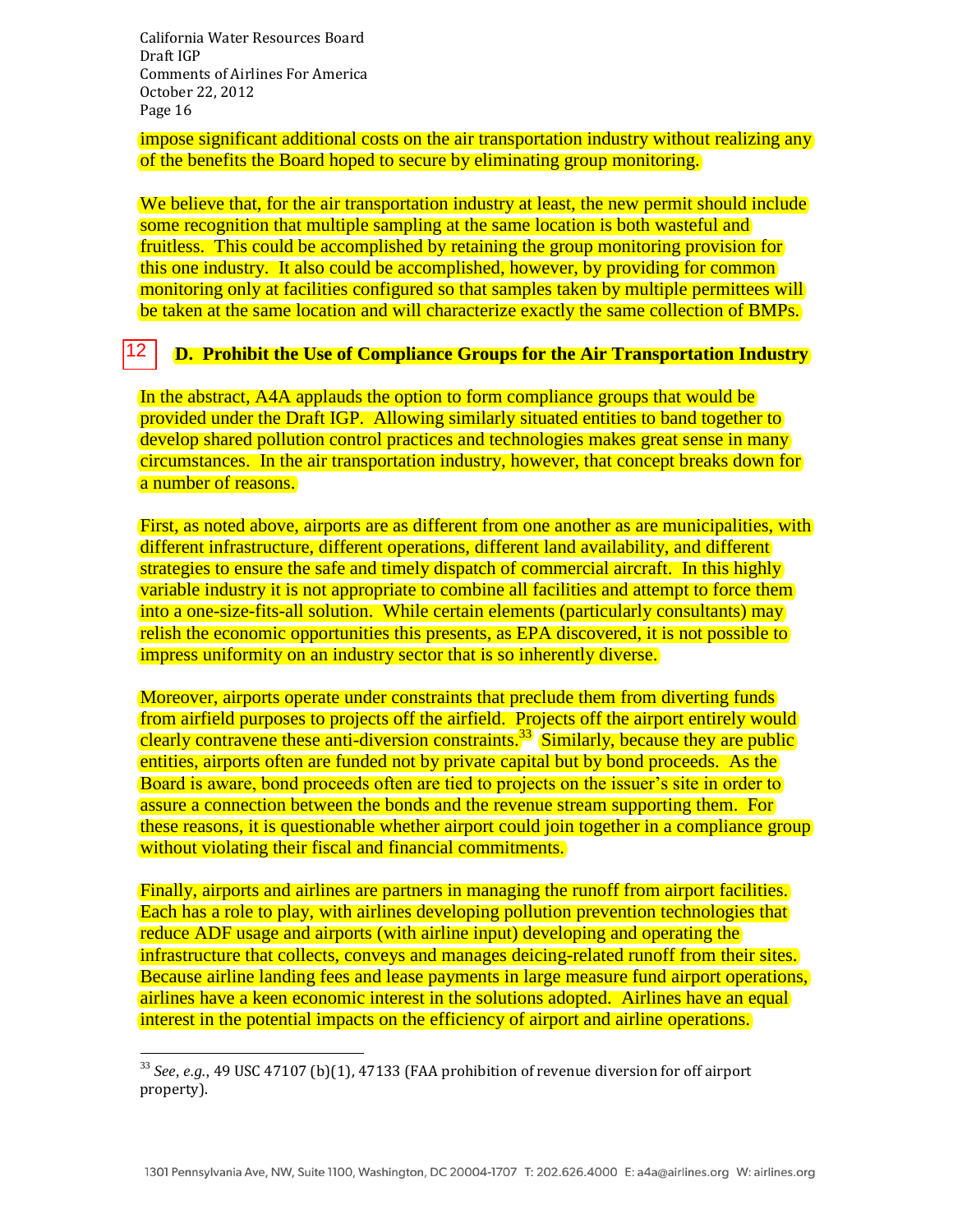Creating a program where airports could form a compliance group in which airlines would not be represented (because, in most locations, only the airport is a permit holder) would disenfranchise half of the community that historically has taken responsibility for environmental advancement in aviation.

We appreciate the fact that the creation of a compliance group is a voluntary act. In light of these industry-specific factors, however, we believe that the air transport industry is ill suited to the formation and use of compliance groups. Therefore, we ask the Board to prohibit the use of compliance groups in our industry.

#### **E. Non-Storm Water Discharges** |13 |

Regional Boards within the State have misconstrued language in the current permit that prohibits the discharge of stormwater and non-stormwaters not expressly authorized to be discharged by the current permit. Identical language appears in the Draft IGP at Section III (B). Misuse of this subsection is of concern in the air transportation industry.

#### Section III (B) states:

 $\overline{a}$ 

B. Except for non-stormwater discharges (NSWDs) authorized by Section IV, discharges of liquid or materials other than stormwater, either directly or indirectly to waters of the United Sates, are prohibited. These unauthorized NSWDs must be either eliminated or authorized by a separate NPDES permit.

Of concern are Regional Board interpretations of this language in the current permit holding that it is unlawful to discharge stormwater that entrains pollutants deposited during non-storm periods. For example, at least one Regional Board has concluded that the language requiring elimination of "discharges of liquid or materials other than stormwater" includes pollutants that are entrained by stormwater runoff but that, absent a storm event, would never become a discharge. Clearly, "stormwater associated with industrial activity" contemplates such entrainment in stormwater, and it is that stormwater combined with entrained pollutants whose discharge must be authorized by an NPDES permit. If stormwater runoff entrained no pollutants there would be no jurisdiction to regulate it under the Clean Water Act.<sup>34</sup>

This issue arises in the air transportation industry specifically in the context of dry weather deicing or "frost busting." Frost busting is the practice of using extremely small quantities of aircraft deicing fluid to clear wing surfaces and certain other critical aircraft components of the light frost that results when atmospheric moisture condenses on aircraft surfaces that remain cold following high-altitude flight. This practice, which is critical for flight safety, uses small quantities of aircraft deicing fluid and none of that

 $34$  The Act regulates only "discharges," and a discharge is defined as "any addition of any pollutant to navigable waters from any point source." 33 U.S.C. §1362(12). If no pollutant is added to the receiving waters, there is no regulable discharge.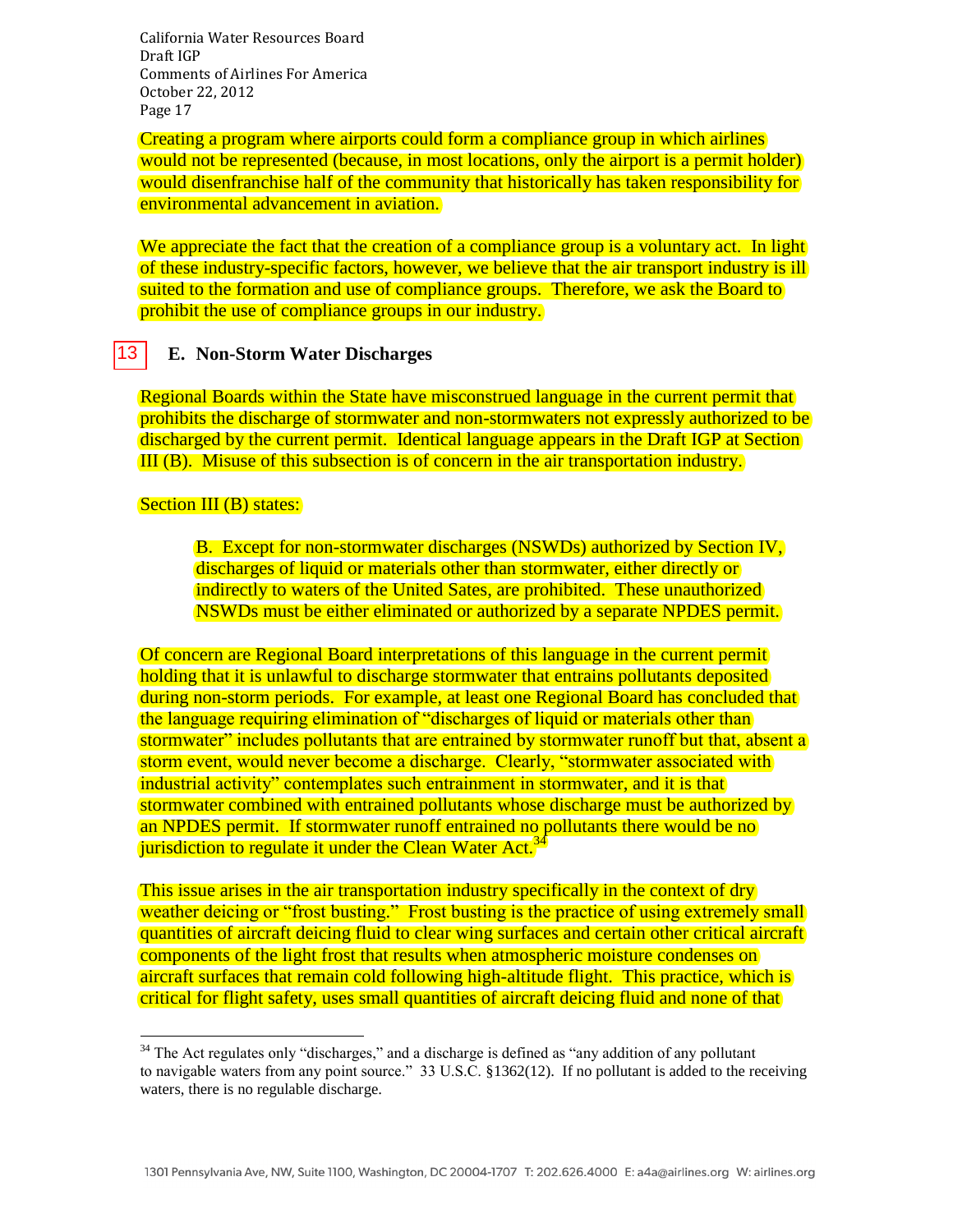fluid is allowed to reach facility drains. Where drains are present immediately under aircraft to be defrosted those drains are covered during the procedure so that any excess fluid can be collected before it can flow into any facility drain system. As a result of the low volumes of fluid used and this so-called "cover and sweep" BMP, frost busting produces no discharge during dry weather to the drains or to the receiving waters.

Under wet weather conditions, of course, stormwater can entrain any residual frost busting material left on the apron and convey it to the outfall as it conveys all other pollutants that occur in stormwater associated with industrial activity.

We ask that the Board clarify for its Regional Boards that the language in Section III (B) of the Draft IGP prohibits active discharges of pollutants during dry weather, but that it does not prohibit discharges during stormwater runoff of pollutants that have come to reside on outdoor surfaces during dry weather.

It is perfectly appropriate to require that dischargers employ BAT/BCT levels of control to manage and minimize the presence of such residues in order to reduce the potential for entrainment when a precipitation event occurs. What is not permissible is to prohibit, absolutely and in any amount, the wet weather transport of such pollutants. A4A greatly appreciates the Board's clarification of this distinction going forward.

#### $\overline{14}$ **F. Replace Reference to Proposed ELG for Airport Deicing Discharges With Reference to Final, Promulgated ELG**

The reference in Attachment E to existing effluent guidelines limitations that address stormwater discharges should be updated. Currently, that attachment contains a link and reference to the Federal Register notice announcing the proposed Airport Deicing ELG. Because the final rule was promulgated this past spring, that reference should be changed to identify the final rule. The citation for that final rule is 77 Fed. Reg. at 29168 (May 16, 2012); codified at 40 C.F.R. Parts 9 and 449 (2012). 14<br>The store<br>reference in the store<br>16,<br>15

#### **G. Clarify Training Qualifications for Qualified Industrial Storm Water**  15 **Practitioner (QISP) Level I, II and III to Include a "Train the Trainer" Program**

It is requested that due to the number of people that will need to be trained due to the increased sampling, that more description on the training program be provided prior to the permit going into effect and provide clarification on which level of QISP is authorized to train sample collectors.

#### **H. Review and Correct or Explain NOI Deadlines** 16

Draft IGP Section D.1at page 17, lines 5 and 6 states that "Existing dischargers that have not submitted NOIs for the previous permit shall have until July 1, 2014 to register for NOI or NEC coverage." We believe that this may simply be a typographical error. If it is not, clarification is required of why most dischargers must register for NOI or NEC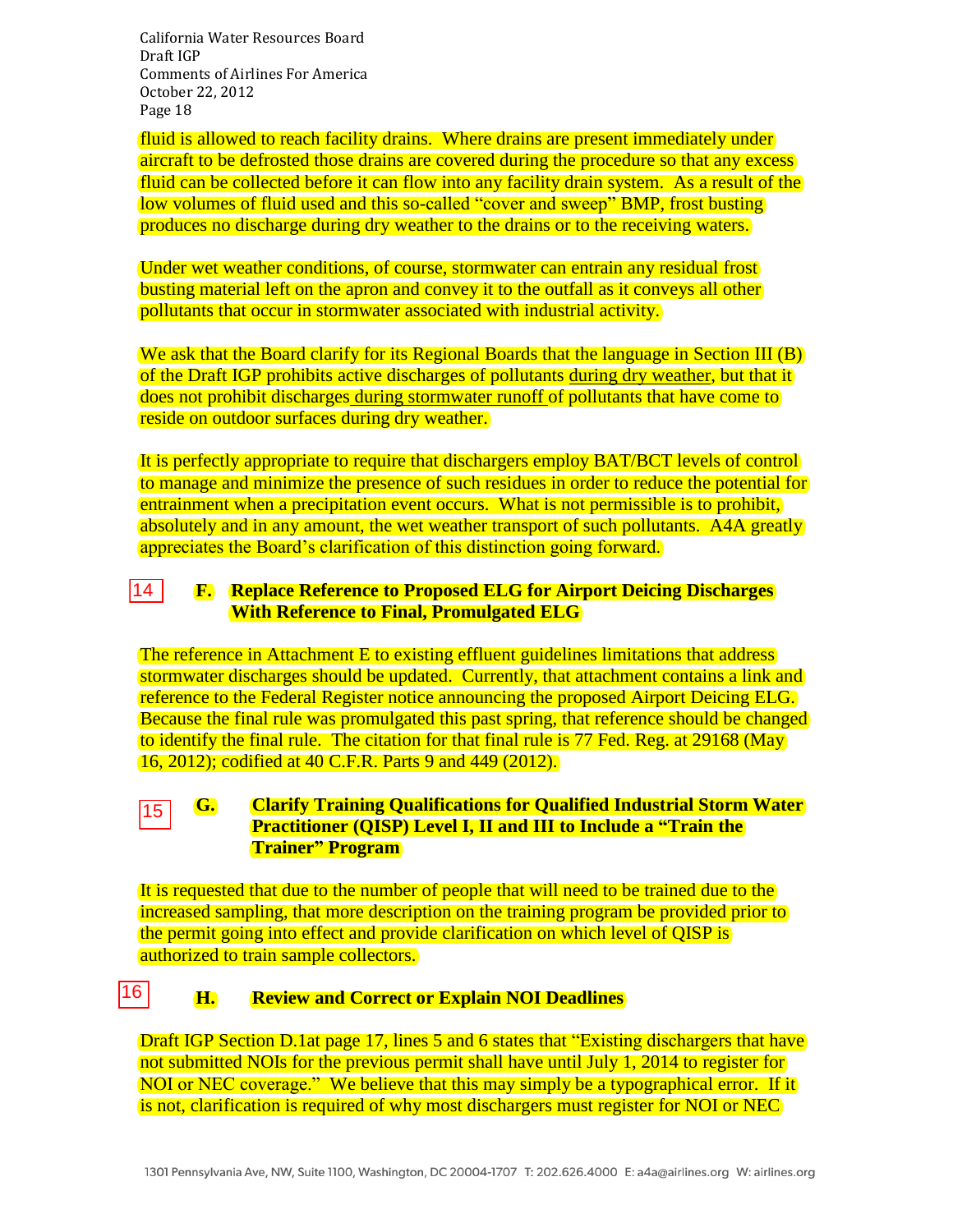coverage by July 1, 2013, but dischargers who have not sought coverage under the existing permit get an extra year to obtain coverage under the new IGP.

#### **Conclusion**

We appreciate the challenges inherent in developing a general stormwater permit for a disparate host of industries. Through its multiple iterations, the Draft IGP has moved closer to a form that will be workable and legally supportable.

There are still unmet issues, however. For the reasons stated above, A4A requests that the Board and its staff re-examine the Draft IGP with the unique features of the air transportation industry in mind. We believe that these features in some cases mandate, and in others, argue persuasively for modifications of the Draft IGP as it is applied to airports and airlines. Especially where conditions of the Draft IGP are justified by the need to provide information that will facilitate development future industry-wide numeric standards, (e.g., monitoring and some QISP requirements), the Board should reconsider the justification for those provisions in connection with the air transportation industry, which EPA has recently found unsuited to inflexible, standardized numeric limitations.

A4A also requests that the Board re-evaluate its reliance on NALs. Not only do these socalled "action levels" effectively function as effluent limitations, but they trigger review of facility BMPs when pollutant levels wholly unrelated to BAT/BCT-level controls are exceeded. The lack of a reasonable relationship between the trigger and the review makes these particular NALs inappropriate.

Moreover, by shifting both the burden of standard setting and the risk of setting the wrong standard to permit holders, the Draft IGP stands the Clean Water Act's on its head, relieving the State of its statutory duty to develop effluent limitations consistent with the Act's standards and depriving dischargers and the public of the well-defined process and protections afforded by the permit appeal process.

A4A stands ready to work with the Board and its staff to address these and other challenges identified in these comments. With our experience working with federal and state permit writers on airport permits nationwide, we have a wealth of knowledge as to permit terms that work in the aviation context and those that cannot. We welcome the opportunity to share that learning with staff and to help to the Board refine the Draft IGP into a general permit that deals appropriately with this important Thank you for your consideration.

Sincerely yours,

Timothy A. Pohle